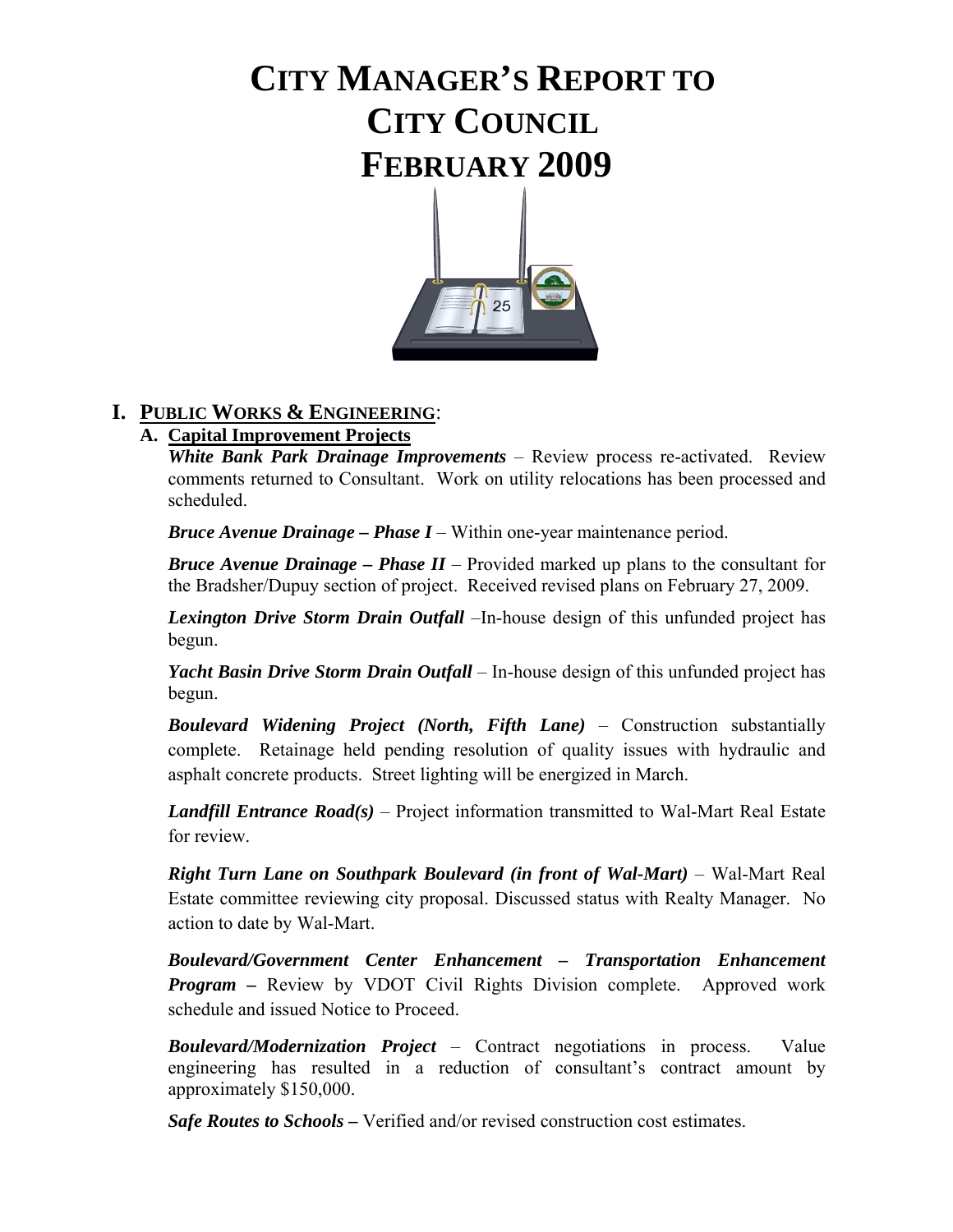## **I. PUBLIC WORKS & ENGINEERING** (CONTINUED):

### **B. Economic Development Projects** (under construction)

*N. Riverview at Roslyn E&S Control (Old Landfill Property North of Temple Avenue) –* Removal of the buried waste is complete. Fill has been placed on top of the clay cap and topsoil has been spread. Received copy of Brownfields Certification Report for Landfill Reclamation prepared by developer's consultant and submitted to VA Dept. of Environ. Quality for approval. A landscape plan to restore the natural vegetation within the disturbed RPA area has now been approved.

*Landmark Realty New Office Building* - The developer is working to complete the final inspection punch list items. An updated utility plan sheet has been approved. The final inspection punch list is almost complete.

*Dunlop House Assisted Living, Phase II* - Building work continues. Site work is basically complete. Approved revisions to the Fire Department access on Longhorn Drive. Contractor is maintaining erosion and sediment control items.

*Mount Pleasant Baptist Church Parking Lot Expansion - Project is now nearing* completion. Landscaping has been installed. Off-site dumping area is now being investigated by the Army Corp of Engineers and the Virginia Department of Environmental Quality. Erosion control items being maintained.

*School Maintenance Building* - Work continuing on the building. Contractor grading the lot in preparation of placing stone base. Erosion and sediment control items are in place.

*Community Building Addition* - Contractor has begun work on the building footing and begun block work also installing storm sewer to Wright Ave. Erosion control items are installed and being maintained.

*Sam's Club Expansion* - Contractor has begun building construction. The right turn lane of Southpark Boulevard and the middle entrance have been removed per plans. Sanitary and storm sewer lines and manholes are being constructed. Erosion and Sediment control measures are being maintained.

*Colonial Heights Surgery Center* **930 South Ave. Suite 2** - Portion of former American Family Fitness building on South Ave. being converted to a surgical suite. Interior building work is proceeding. Site work has not begun.

*Gill's Point Section 9* - Contractor has installed Erosion and Sediment Control measures and begun clearing.

## **C. Economic Development Projects** (under review)

*Wachovia Bank, N.A. Branch Expansion* - Plans are complete and will be approved upon receipt of required bonds, etc. and settlement of an issue concerning a neighbors tree.

*Value Place Motel* - Plans are now complete and have been approved for construction, awaiting receipt of bonds, etc.

*Colonial Heights Health Care Center* -- A building addition to the existing building. Updated plans have been received and will be reviewed in the near future.

*Lakeview Elementary School* -- A building addition to the existing school. Plans have been placed on hold.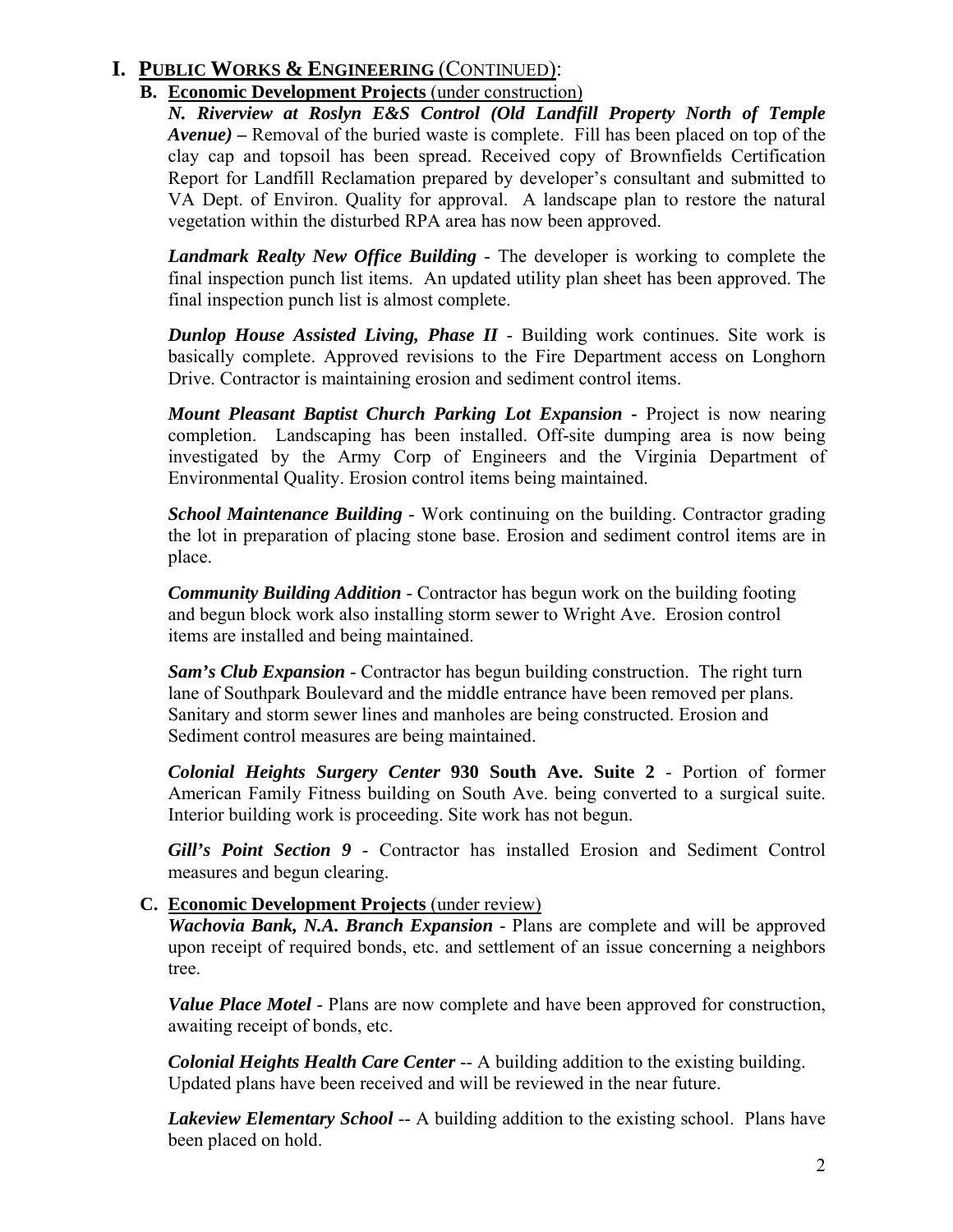## **I. PUBLIC WORKS & ENGINEERING** (CONTINUED):

### **C. Economic Development Projects** (under review)(continued)

*American Family Fitness Parking Lot Expansion* - A portion of the pond in front of the building will be filled to construct a new parking area. Revised plans have been reviewed and comments forwarded.

### *Right-of-way Permits:*

- Issued four  $(4)$  permits
- Inspected 1 permit

## **II. PLANNING & COMMUNITY DEVELOPMENT:**

- 1. One fence permit issued.
- 2. Two (2) sign permits issued:
	- $\approx$  Angel Touch 1902 Boulevard
	- $\approx$  The Bowling Alley 2237 Boulevard
- 3. Neighborhood Revitalization:

## **a. 08-09 CDBG Home Repair Grant**

- $\approx$  9 electric jobs completed
- $\approx$  8 carpentry jobs completed
- $\star$  1 carpentry job underway
- $\approx$  1 carpentry job awaiting quotes
- $\star$  1 carpentry and related plumbing/accessibility job completed
- $\star\star$  4 heating jobs completed
- $\approx$  2 plumbing jobs completed
- $\approx$  1 plumbing job underway
- $\star$  1 lead clearance completed
- $\approx$  5 re-roofing jobs completed
- $\star$  1 re-roofing repair complete

### **b. Rental Inspection Program:**

| <b>Item</b>                   | <b>Month</b>     | <b>YTD</b> |
|-------------------------------|------------------|------------|
|                               |                  |            |
| TOTAL UNITS REGESTERED        |                  | 475        |
| # of Dwellings registered     | 2                | 136        |
| # of Multi-family Dwellings   | $\boldsymbol{0}$ | 30         |
| # of Apts registered          | 64               | 309        |
|                               |                  |            |
| TOTAL UNITS INSPECTED         |                  | 196.9      |
| Dwellings to be inspected     | 2                | 136        |
| Multi-family dwellings        | 30               | 30         |
| Apts to be inspected $(10\%)$ | 6.4              | 30.9       |
|                               |                  |            |
| Total # of Properties Sold    | $\theta$         | 1          |
|                               |                  |            |
| Failure to Register Letters   | $\theta$         | $\theta$   |
| <b>Answers Received</b>       | 0                | 0          |
| First Inspections made        | 82               | 84         |
| Passed                        | 31               | 31         |
| Failed                        | 51               | 53         |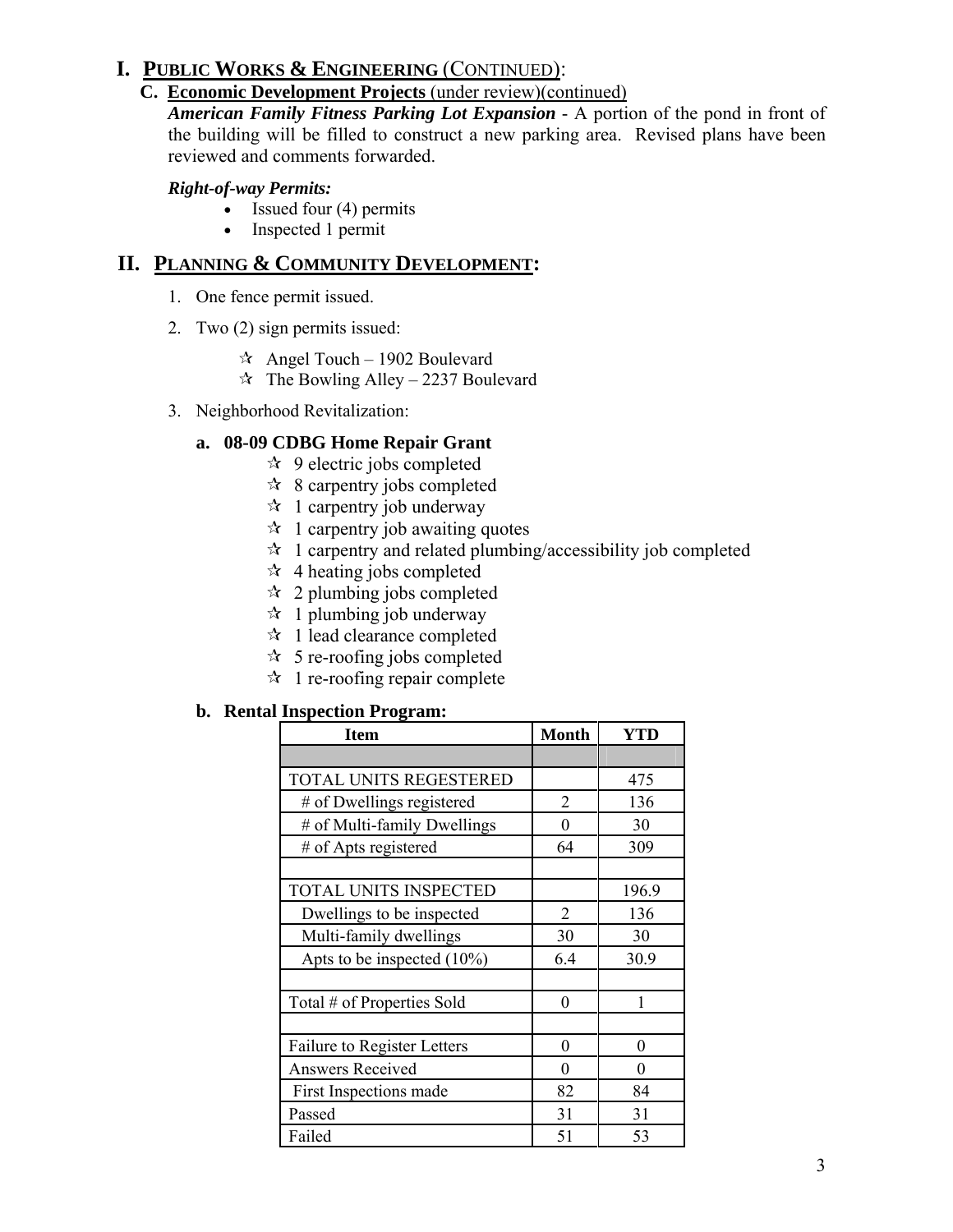|  | <b>II. PLANNING &amp; COMMUNITY DEVELOPMENT (CONTINUED):</b> |  |
|--|--------------------------------------------------------------|--|
|  |                                                              |  |

| і пізресноп ртодгані (сопинцец); |                  |                  |
|----------------------------------|------------------|------------------|
| Second Inspection                | $\theta$         | 0                |
| Passed                           | $\theta$         | 0                |
| Failed                           | $\overline{0}$   | $\boldsymbol{0}$ |
|                                  |                  |                  |
| Third Inspection                 | $\overline{0}$   | $\theta$         |
| Passed                           | $\overline{0}$   | $\boldsymbol{0}$ |
| Failed                           | $\overline{0}$   | $\theta$         |
|                                  |                  |                  |
| <b>Additional Inspections</b>    | $\boldsymbol{0}$ | $\overline{0}$   |
| Passed                           | $\overline{0}$   | 0                |
| Failed                           | $\overline{0}$   | 0                |
|                                  |                  |                  |
| Failure to schedule              | $\boldsymbol{0}$ | $\boldsymbol{0}$ |
| by owners                        |                  |                  |
| <b>Total Fees Collected</b>      |                  |                  |
| Reinspection                     | \$0.00           | \$0.00           |
| Late Registration                | \$0.00           | \$50.00          |
|                                  |                  |                  |
| 4 year Certificates Issued       |                  |                  |
| Dwellings                        | 31               | 31               |
|                                  |                  |                  |
| Apartments                       |                  | $\theta$         |
| (no of units certified)          | 0                | $\theta$         |
|                                  |                  |                  |

## **b. Rental Inspection Program (continued):**

4. Zoning/ Property Maintenance complaints investigated:

## **a. Property Maintenance**

**b.** 

**c. Building Code** 

|           |                            | Month        | YTD |
|-----------|----------------------------|--------------|-----|
|           | Total inspections          | 20           | 43  |
|           | Violations                 | 13           | 35  |
|           | Violations resolved        | 6            | 14  |
| b. Zoning |                            |              |     |
|           |                            | <b>Month</b> | YTD |
|           | Total inspections          | 3            | 15  |
|           | Violations                 | 3            | 13  |
|           | Violations resolved        |              | 6   |
|           | c. Building Code           |              |     |
|           |                            | <b>Month</b> | YTD |
|           | Total inspections          | $\theta$     | 0   |
|           | Violations                 | 0            | 0   |
|           | Violations resolved        | 0            |     |
|           | d. House Number Violations |              |     |
|           |                            | Month        |     |
|           | $- - - -$                  |              |     |

| Violations reported |    |    |
|---------------------|----|----|
| Actual violations   |    | 29 |
| First letter sent   |    | 29 |
| Violations abated   | 26 | 35 |
| Summons issued      |    |    |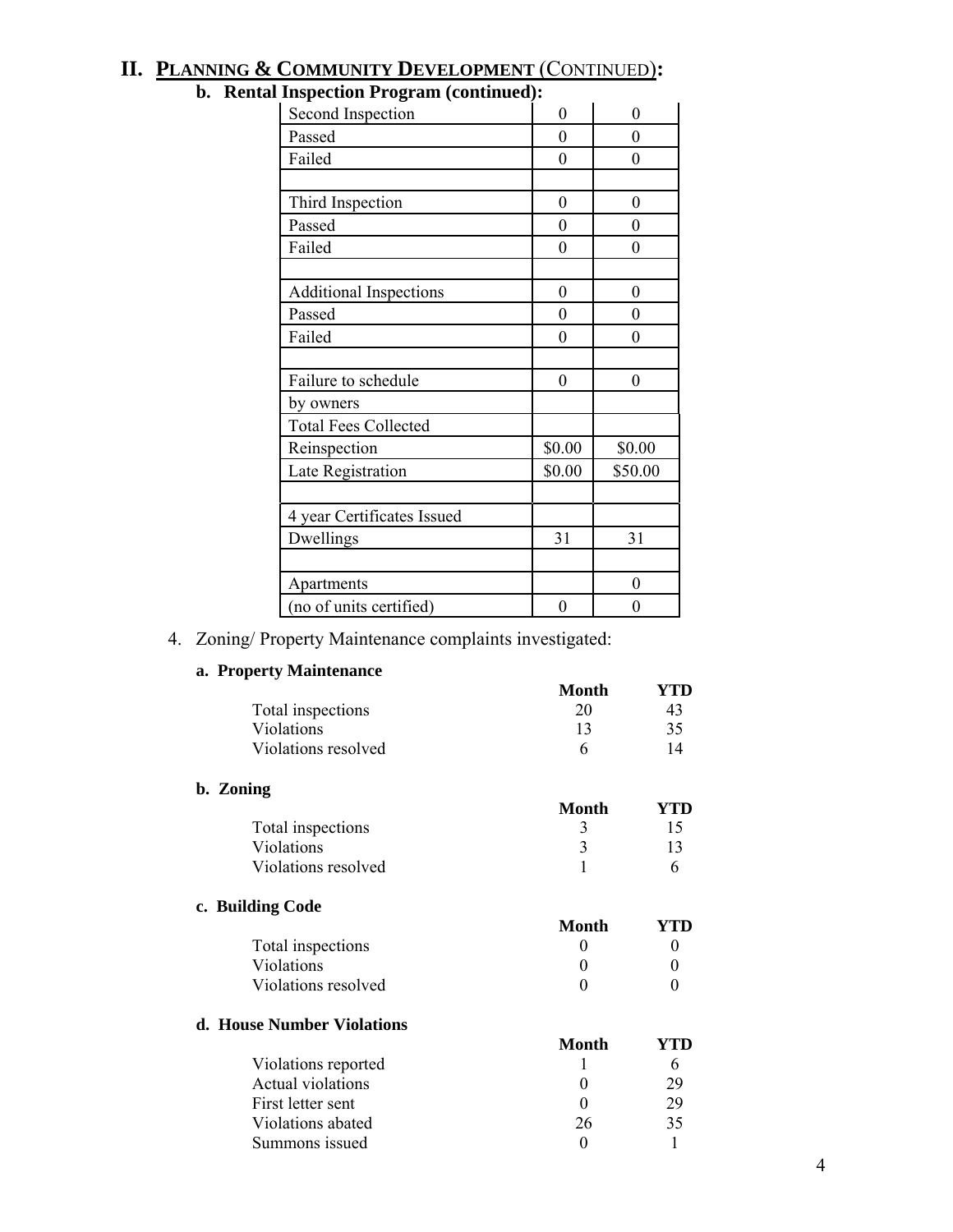## **II. PLANNING & COMMUNITY DEVELOPMENT** (CONTINUED)**:**

| e. Other |                                        |                |                |
|----------|----------------------------------------|----------------|----------------|
|          |                                        | Month          | YTD            |
|          | Total inspections                      | 15             | 15             |
|          | Violations                             | 13             | 13             |
|          | Violations resolved                    | 7              | 7              |
|          | f. Inoperable Motor Vehicle Complaints |                |                |
|          |                                        | Month          | YTD            |
|          | Total inspections                      | 14             | 29             |
|          | Violations                             | 11             | 23             |
|          | Violations resolved                    | $\overline{2}$ | 8              |
|          | g. Tall Grass                          |                |                |
|          |                                        | Month          | YTD            |
|          | Total inspections                      | 0              | 0              |
|          | Violations                             | $\Omega$       | 0              |
|          | Violations resolved                    | $\Omega$       | 0              |
|          | h. Sign Ordinance                      |                |                |
|          |                                        | <b>Month</b>   | YTD            |
|          | Total inspections                      | 1              | 2              |
|          | Violations                             |                | $\overline{2}$ |
|          | Violations resolved                    | 0              | $\overline{0}$ |
|          |                                        |                |                |

## **The following are highlight activities for the Building Inspections Division:**

|               |                                                      | Month    |             |
|---------------|------------------------------------------------------|----------|-------------|
|               | Existing Housing and Maintenance Inspections         | 31       | 76          |
| 2.            | New Construction Inspections                         | 173      | 383         |
| 3             | Permits for New Residences                           |          |             |
| 4             | <b>Estimated Cost for Permits for New Residences</b> | \$0      | \$76,000    |
|               | Permits for Commercial Construction                  |          |             |
| 6             | <b>Estimated Cost for Commercial Permits</b>         | \$46,223 | \$4,910,098 |
| 7.            | <b>Plumbing Permits Issued</b>                       | 10       |             |
| 8             | <b>Electrical Permits Issued</b>                     | 11       | 25          |
| 9.            | <b>Mechanical Permits Issued</b>                     |          |             |
| 10.           | Swimming Pool Permits Issued                         |          |             |
| 11.           | Inoperative Vehicles Towed                           |          |             |
| $12_{\ldots}$ | Letters on Water Cutoff                              |          |             |
|               |                                                      |          |             |

## **III. POLICE DEPARTMENT:**

- $\checkmark$  Total calls for service in February, 2009, show an increase of 3%, going from 3,976 calls for service in 2008, to 4,106 in February, 2009.
- $\checkmark$  There were 75 Part I, or serious, crimes reported to the Colonial Heights Police Department in February. Fifty-two (52) of those, or 69%, have been cleared. Criminal arrests were up 36%.
- 9 Our **Records Division** processed 277 arrest reports, 30 Animal Control reports, 53 field interviews, 262 incident reports, 552 pawned properties, and 1,138 traffic summonses, along with a variety of other reports, totaling **2,663 reports**.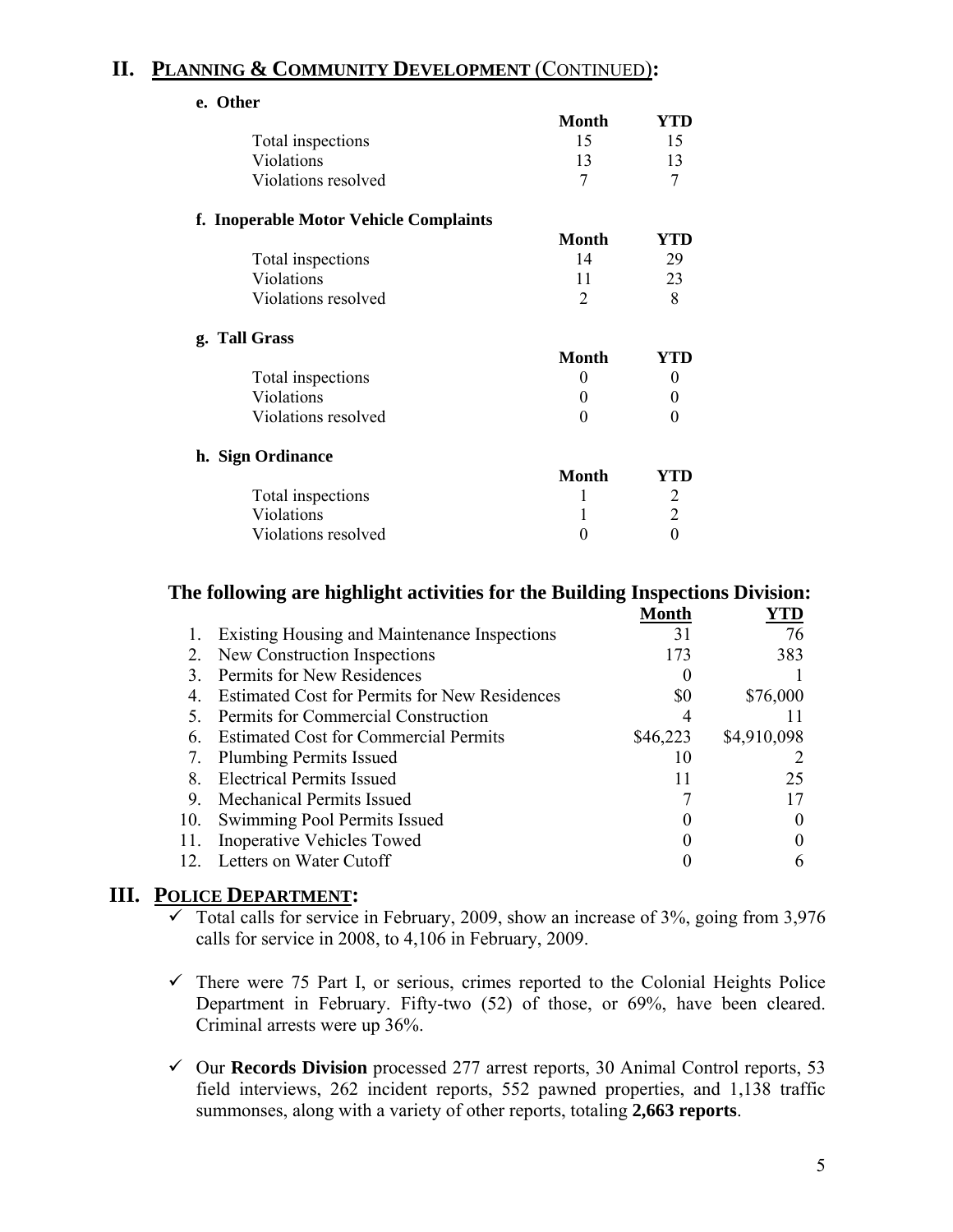## **III. POLICE DEPARTMENT** (CONTINUED)**:**

- $\checkmark$  The following reflects highlights during the month:
	- Transition has begun for a new School Resource Officer, Patrolman Scott Whirley, at the middle school. Officer Whirley is spending a few hours a week at the school learning from SRO Renee Walters in preparation for next year.
	- Several officers have participated in school assemblies in order to educate students regarding the illegal use of marijuana and the dangers associated with Beach Week.
	- Our Animal Control officers have forged relationships with the S.A.F.E. organization, the Prince George County Animal Shelter, Henrico Humane Society and our local S.P.C.A. in order to increase our adoption efforts regionally. Results have been very positive to date.
	- All supervisors have been trained in the use of the Infrared Monocular that was obtained by a federal grant. This equipment will aid in searching for suspects during low- or no- light settings by using heat detection technology.
- $\checkmark$  Our **Law Enforcement Services Bureau** has been very busy with a variety of duties including:
	- We have begun preparations for all of our *Special Olympic* events.
	- The *2008 Annual Report* is nearing completion.
	- Ten (10) departmental policies and procedures were updated and reviewed with the Chief and have been submitted to the City Manager for approval and implementation.
	- Mandatory DMV grant training was attended in preparation for the 2010 Highway Safety Grant.
	- We are in receipt of the *COPS Hiring Recovery Program* grant, which funds new police officer positions for three years. The funds are from the American Recovery and Reinvestment Act of 2009, and require no match. We are in the process of studying our future needs.
	- School Resource Officers Renee Walters and Dale Waldrop continued their efforts in investigating residency issues within the school system.
	- Recruitment efforts are underway for our first ever Senior Citizen Crime Prevention Academy.
- $\checkmark$  Our **Patrol Division** officers continue to try to transform the conduct of many with their traffic enforcement efforts. Uniformed patrol tallied 1,138 traffic summonses from 1,741 traffic stops; made 29 DUI arrests and 23 drug arrests; investigated 69 traffic crashes; issued 88 parking citations; and initiated 53 field interviews. A total of 74 felony charges and 149 misdemeanor charges were also issued during the month. Twenty-six (26) inoperative vehicles were reported. A total of 206 new cases were assigned to Patrol officers for investigation, and 155 cases have been cleared, or 75%.
- 9 Our **Investigations Division,** reported a very busy February. Our Street Crimes Unit continues to investigate and respond appropriately to quality of life issues. Their activities included a search warrant in the south end of the city which resulted in the arrests of two suspects for distribution and conspiracy to distribute marijuana. Street Crimes conducted the first of four scheduled underage drinking operations which resulted in five arrests for nine criminal charges for offenses related to underage drinking. Street Crimes also continues to assist our detectives in robbery investigations. Detectives' activities included: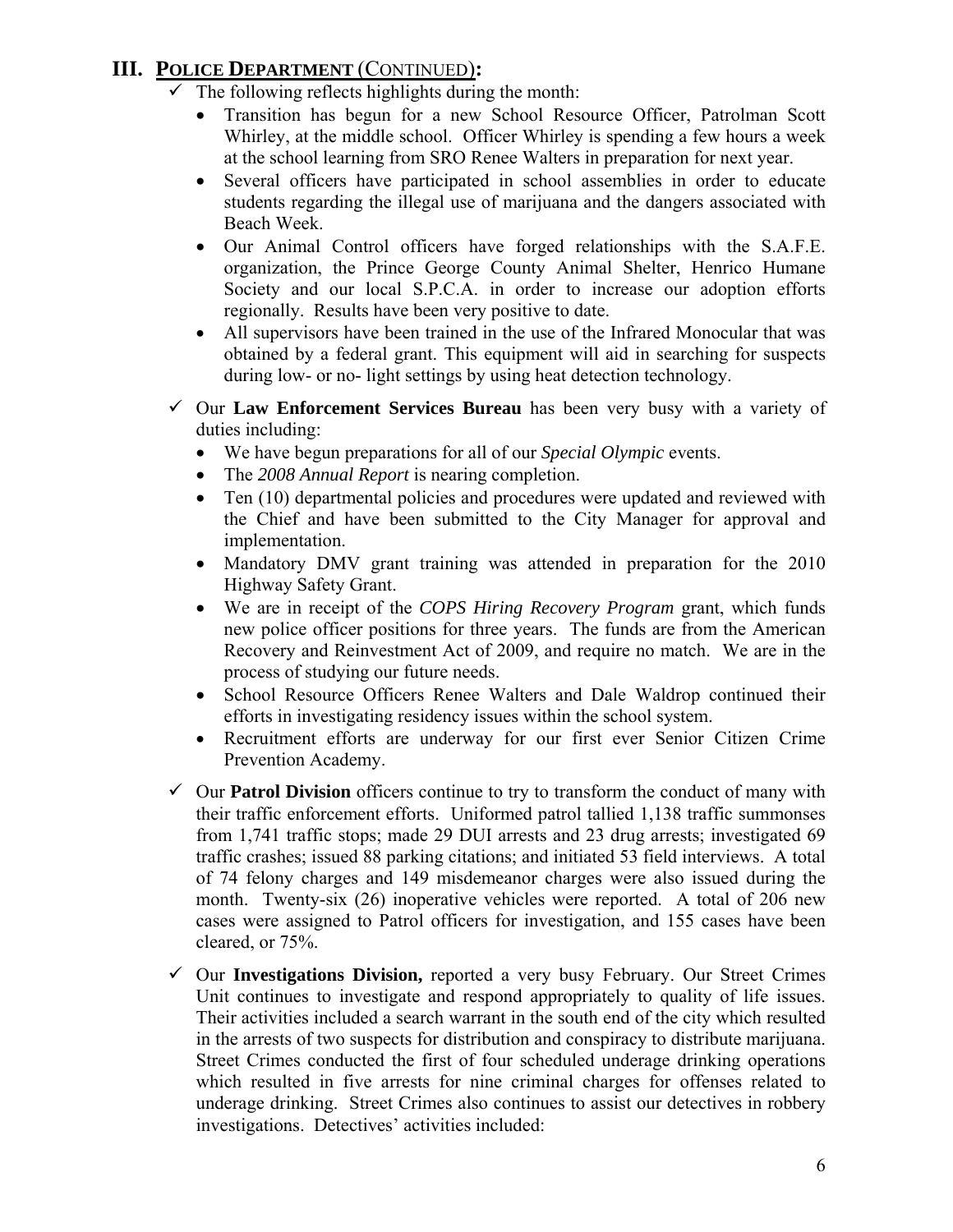## **III. POLICE DEPARTMENT** (CONTINUED)**:**

- Detectives are investigating three armed robberies that were reported during the month, two of which appear to be somewhat related.
- Detectives are continuing their investigation into the theft of a local judge's vehicle. Evidence collected has been sent to the lab for processing and identification.
- Detectives have identified the person responsible for a \$50,000.00 fraud case. A search warrant was obtained and property belonging to several local banks was recovered.
- Detectives have cleared cases involving prescription fraud, as well as a theft ring from North Carolina that was stealing over-the-counter medications.
- Lt. Ferguson has issued two (2) drug nuisance letters and one (1) alcohol nuisance letter to property owners this month.
- Thirty (30) concealed weapon permits were processed during the month of February.
- Detectives were assigned a total of 32 new cases for investigation and, of those, 20 cases, or 63%, have been cleared.
- $\checkmark$  Our **Auxiliary** police force continues to show their passion by volunteering over 390 hours in a variety of ways. Duties included assistance with ride-alongs, traffic direction and enforcement, academy training, along with extra duty at the mall and prisoner transports.
- $\checkmark$  The **Animal Control Division** impounded 32 dogs and 35 cats. During the month of February, there were 13 dogs returned to their owners, with 18 dogs and 10 cats adopted out. Members of the community surrendered 11 dogs and three (3) cats to the shelter. Animal Control officers had one reported cat bite. At the end of the month, Animal Control investigated a total of 100 complaints, with two (2) summonses issued. A total of \$580.00 in fees was collected.
- $\checkmark$  Sentinel volunteers donated a total of 74 hours, contributing to a vast assortment of duties in order to free up our officers for more pressing matters. Our Sentinels assisted with the Archer Avenue clean up, as well as patrol and traffic duties.

| <b>Crime</b>               | <b>February</b><br>2008                    | <b>February</b><br>2009         | <b>Percentage of</b><br><b>Increase/Decrease</b> |
|----------------------------|--------------------------------------------|---------------------------------|--------------------------------------------------|
| <b>Aggravated Assaults</b> | 2                                          | 3                               | 50%                                              |
| All criminal arrests       | 204                                        | 277                             | 36%                                              |
| Arson                      |                                            |                                 | $0\%$                                            |
| <b>Burglaries</b>          | $\overline{4}$                             | 5                               | 25%                                              |
| Calls for services         | 3,976                                      | 4,106                           | 3%                                               |
| DUI arrests                | 32                                         | 29                              | $-9%$                                            |
| Larceny                    | 39                                         | 48                              | 23%                                              |
| Motor Vehicle thefts       | 2                                          | 3                               | 50%                                              |
| Robberies                  | $\mathfrak{D}$                             | 3                               | 50%                                              |
| Shoplifting arrests        | 14                                         | 28                              | 100%                                             |
| Simple Assaults            | 11                                         | 12                              | 9%                                               |
|                            | <b>PART I (Serious)</b><br><b>OFFENSES</b> |                                 |                                                  |
| <b>February 2009</b>       | <b>Number</b><br>Reported                  | <b>Number</b><br><b>Cleared</b> | <b>Percentage</b><br><b>Cleared</b>              |
|                            | 75                                         | 52                              | 69%                                              |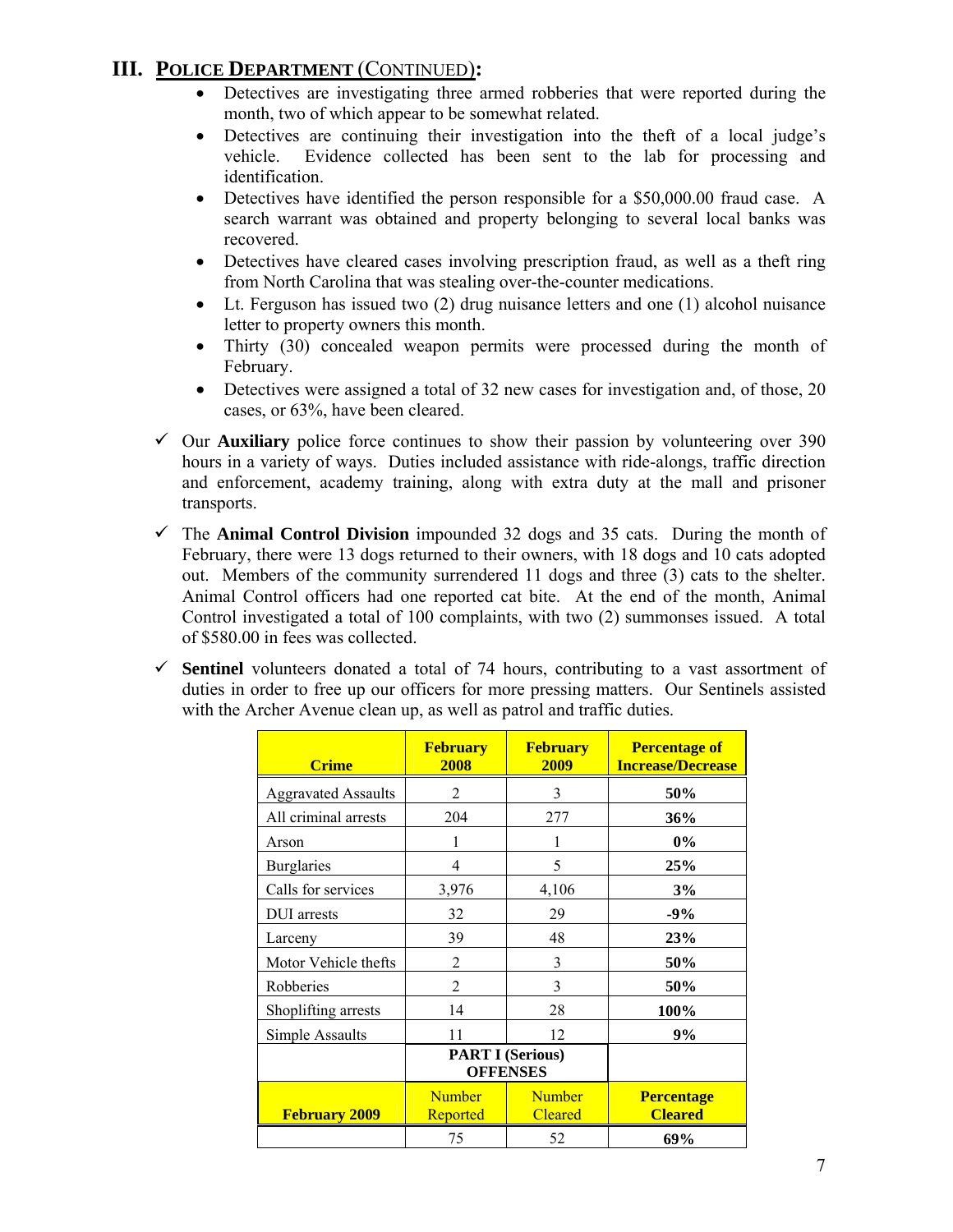## **IV. FIRE & EMS DEPARTMENT:**

| <b>FIRE DIVISION:</b>                |                | <b>TOTAL FIRE TYPE CALLS: 104</b>      |                |  |
|--------------------------------------|----------------|----------------------------------------|----------------|--|
| <b>Call Descriptions:</b>            | No:            | <b>Call Descriptions:</b>              | No:            |  |
| <b>Alarm System Activations</b>      | $\overline{4}$ | <b>Excessive Heat</b>                  |                |  |
| Alarm System Malfunction             | 1              | <b>Gas Leaks</b>                       | 3              |  |
| <b>Assist Invalid</b>                | 1              | Good Intent Calls                      | 16             |  |
| <b>Assist Police</b>                 | 1              | Hazardous Condition                    | 1              |  |
| <b>Authorized Controlled Burning</b> | $\overline{2}$ | <b>HazMat Release</b>                  |                |  |
| <b>Brush Fires</b>                   | 10             | Oil/Other Combustible Liquid Spill     |                |  |
| <b>Building Fires</b>                | 5              | Passenger Vehicle Fires                | 2              |  |
| Child Safety Seat Installations      | 11             | <b>Police Matter</b>                   |                |  |
| Chimney Fire                         | 1              | Power Lines Down                       | 2              |  |
| Cover Assignment                     | 1              | <b>Public Service Assistance Calls</b> | 16             |  |
| Dispatched then Cancelled Calls      | 14             | Smoke Detector/CO2 Installations       | 4              |  |
| <b>Electrical Equipment Problems</b> | 3              | Smoke Scare/Odor Removal               | $\mathfrak{D}$ |  |
| <b>Mutual Aid Given:</b>             | N o:           | <b>Mutual Aid Received</b>             | <u>No:</u>     |  |
| Chesterfield - EMS 1st Responder     | $\mathbf{1}$   | Chesterfield                           | 3              |  |
| Hopewell                             | 1              | Dinwiddie                              |                |  |
|                                      |                | Petersburg                             |                |  |

~A fire unit arrived on-scene in 6 minutes or less from the time of dispatch on 83% of all calls received during the month~

|                | <b>TOTAL EMS PATIENTS: 294</b> |          |  |
|----------------|--------------------------------|----------|--|
| N o:           | <b>Call Descriptions:</b>      | No:      |  |
| 16             | <b>Motor Vehicle Accidents</b> | 18       |  |
| 2              | OB/GYN                         | 2        |  |
| 2              | Other Injury/Medical Calls     | 101      |  |
| 3              | Overdose Calls                 | 7        |  |
| 43             | <b>Public Service Calls</b>    | 6        |  |
| 50             | <b>Strokes</b>                 | 2        |  |
| 22             | Trauma Calls                   | 2        |  |
| 3              | <b>Unresponsive Patients</b>   | 15       |  |
| $N\!o$ :       | <b>Mutual Aid Received</b>     | $N\!o$ : |  |
| 12             | Chesterfield                   | 5        |  |
| 1              | Fort Lee                       | 7        |  |
| $\overline{2}$ | Petersburg                     |          |  |
| 8              |                                |          |  |
| $\overline{2}$ |                                |          |  |
|                |                                |          |  |

~Patient contact was established in 8 minutes or less from the time of dispatch on 82% of all calls received during the month~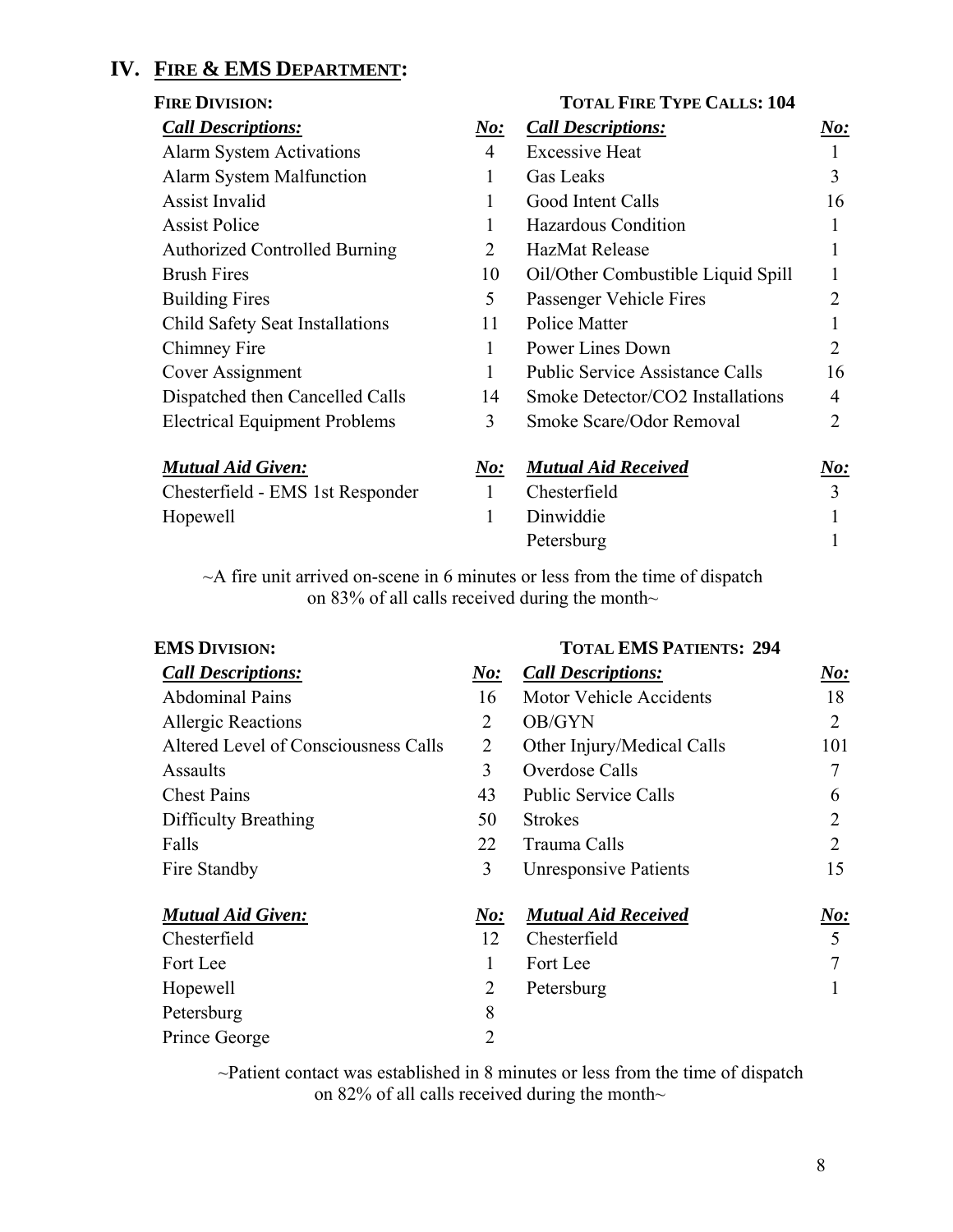## **IV. FIRE & EMS DEPARTMENT** (CONTINUED)**:**

| <b>Training Division</b>  |        |
|---------------------------|--------|
| Number of Classes Taught: | 19     |
| Attendees:                | 150    |
| Man Hours                 | 304.25 |

## **V. FINANCE DEPARTMENT:**

| Checks processed: | General Fund   | 384   |
|-------------------|----------------|-------|
|                   | Payroll Checks | 632   |
|                   | Other          | 111   |
|                   | Total          | 1,127 |

- Twenty-one (21) alarm citations were processed during February.
- **Purchasing**  207 total purchase orders were completed with 141 being processed by the purchasing and 66 departmental purchases being reviewed as compared to 192 being completed for the same period in 2008. In addition 140 check requests were prepared by departments which are not processed by Purchasing.

### • **Bids Issued/Opened during the month:**

- ° **Appomattox River Green Trail Project**, Sealed Bid #09-022703-946, was issued on February 4. Addendum #1 was issued on February 26. This bid will open on March 10.
- ° **Slurry Seal & Crack Sealant**, Sealed Bid # 09-022601-947, was issued on February 9, with a bid opening date of February 26. Slurry Pavers was the low bidder. Contract documents will be issued the first week of March.

## • **Other Purchasing Activity**:

- o Quote issued for CDBG Home repair
- o Negotiated with BB&T on the lease/purchase contract for Utilities Vac Con Truck
- o Contract finalized for ambulance billing services
- o Coordinated with Verizon for the moving of an above ground telephone line to underground, for the Community Building Addition.
- o PO issued to move phone system in Community Building, up in the ceiling, for construction purposes.
- o Responded to three Freedom of Information requests, regarding Ambulance Billing Service Contract.
- o Pre-bid conference (45 attendees) held on Appomattox Trails Project.
- o Purchase Order issued to repair ambulance damaged in wreck on Temple Avenue. Chesterfield Body shop will be doing the repairs.
- $\circ$  Purchase Order issued for July 4<sup>th</sup> fireworks show.
- o Contract finalized for lease of a copy machine for the Recreation Department.
- o Preliminary proposal for banking services forwarded to Finance for their review, prior to being issued.
- o Purchase Order issued for 2009 half ton cargo van for Utilities Department. City will use VDOT contract for pricing.
- o Work request issued to VA. Dominion Power to move transformer near bathrooms at White Bank Park for drainage and ADA improvements.
- o Negotiated new billing rate to the City on open items on Ambulance billing contract. (Reduced rate from 9 % to 6.5%)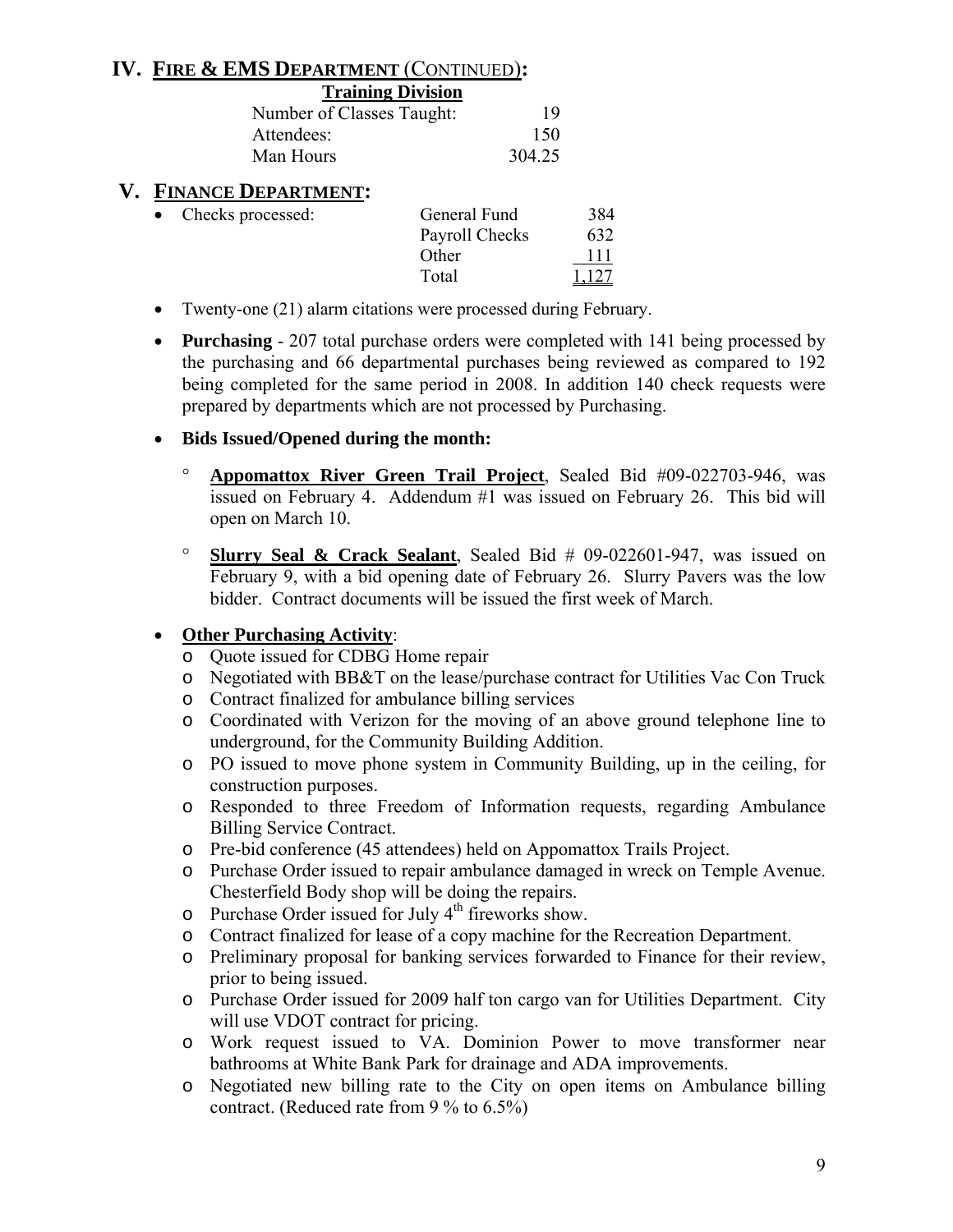## **V. FINANCE DEPARTMENT** (CONTINUED)**:**

## • **Risk –**

- **General:**
	- Highland United Methodist Church filed a claim against the City, due to contaminated water entering water lines during City repairs.

## • **Automobile:**

- Vehicle backed into a City police vehicle, while it was parked at WaWa.
- **Utility Billing** During February:
	- Bi-monthly Utility Bills Sent 3,477
	- $\blacksquare$  Delinquent Notices Sent 633
	- Delinquent Notices Percentage  $-17.3\%$
	- Services cut off for nonpayment on February  $11<sup>th</sup>$  was 89.

## **VI. HUMAN RESOURCES DEPARTMENT:**

• **Advertisements**

| Department         | Position                               |
|--------------------|----------------------------------------|
| Police             | Animal Control Aide (Part-time)        |
| Recreation & Parks | Summer Recreation Program (Part-time)  |
| Recreation & Parks | Skateboard Park Supervisor (Part-time) |

## ● **Applications and Testing**

Total applications received for the following position recruitments:

| Animal Control Aide (Part-time)  | 52 |
|----------------------------------|----|
| Building Maintenance (Part-time) | 19 |

## • **Miscellaneous**

The Human Resources Liaison group met on February 26, 2009 to discuss and review policies/procedures for the following topics: Family & Medical Leave Act (FMLA), mileage reimbursement, tuition reimbursement, new employee requirements/checklist, employee separation checklist, blood borne pathogens program, and emergency availability for work. In addition, the group was presented with a presentation regarding new information and features available under the Human Resources section of the Intranet.

## • **Workers Compensation**

The following workers' compensation report was filed during the month of January 2009:

| Date           |        | Department Description of Injury                |
|----------------|--------|-------------------------------------------------|
| $02 - 12 - 09$ | Fire   | Right temple laceration from ladder truck door. |
| $02 - 19 - 09$ | Police | Top of head scratched while arresting suspect.  |

## **VII. INFORMATION TECHNOLOGY DEPARTMENT:**

 $\dot{\varphi}$  The City's web site had 37,940 visits in the month of February with 75,191 page views, including 2,890 visits to the City job listings page. The top five pages visited after the home page were: Jobs, Library, Real Estate Assessment Search, Purchasing RFPs, and Recreation & Parks. A new section was added to the web site for the Public Works' Adopt-a-Roadway Program: http://www.colonial-heights.com/PublicWorksAdoptARoadway.htm.

 $\star$  Citizens submitted and city staff processed 54 service requests and questions through the "Citizens Action Center" online during the month of February. The FAQs were viewed 537 times during this same period.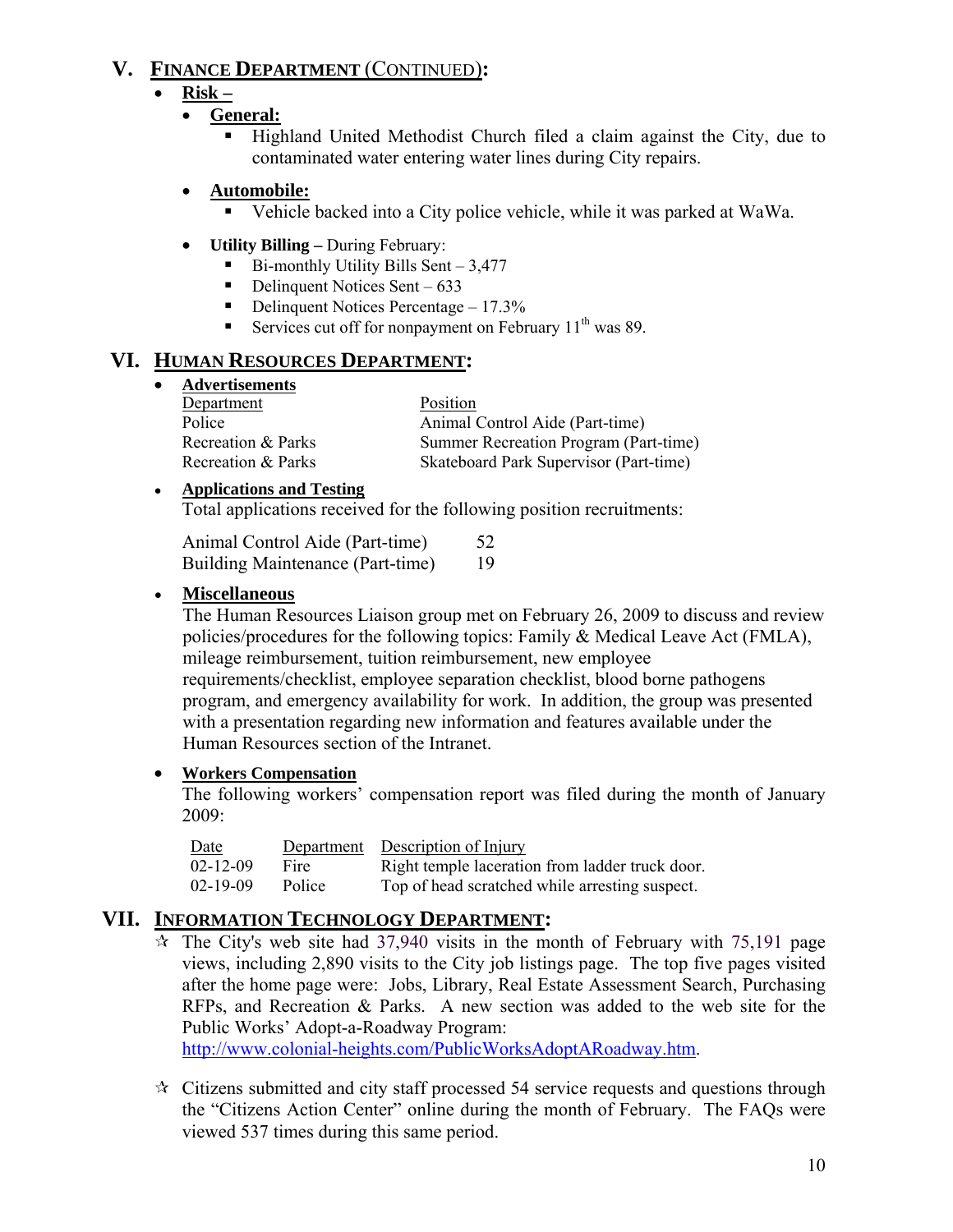## **VII. INFORMATION TECHNOLOGY DEPARTMENT** (CONTINUED)**:**

- $\hat{x}$  The Web Administrator met with the City Attorney's Office and Verizon representatives to discuss a franchise agreement for cable and high-speed internet service to the citizens of Colonial Heights. In addition, a meeting was held with Public Safety personnel and the City Attorney's Office to discuss a city-wide Wi-Fi proposal utilizing the City's current tower sites.
- $\hat{x}$  The IS Coordinator worked with IT services vendor ProActive to transition 90% of the City's Department technical services from the current vendor to ProActive. She also coordinated with ProActive to replace a bad hard drive and power supply in the Filebox Server and to set up training sessions for city staff on using ProActive's Technical Support Request Tracking System.

## **VIII. LIBRARY:**

- $\approx$  The library staff circulated 23,648 titles in February.
- $\approx$  The public computer center was used 2,077 times.
- $\hat{x}$  An average of 643 residents used the library each day.
- $\hat{x}$  The library's meeting rooms were used 88 times.
- $\approx$  2,328 residents visited the Colonial Heights Virtual Library to retrieve 498 articles from their homes and offices.
- $\approx$  66 children participated in the children's story time program.

| <b>RECREATION &amp; PARKS</b>    |      |          |
|----------------------------------|------|----------|
| <b>Activities</b>                | 2008 | 2009     |
| 4-H Cloverbuds                   | n/a  | 10       |
| Atlantic City, NJ Trip           | 104  | n/a      |
| <b>Belly Dancing</b>             | 18   | 25       |
| <b>CH Middle School Dance</b>    | 139  | 142      |
| Circus                           | 34   | 25       |
| Community. Building Reservations | 29   | $\theta$ |
| Community. Building. Attendance  | 1061 | 0        |
| <b>Interior Decorating</b>       | n/a  | 6        |
| Karate                           | 17   | 21       |
| Open Gym                         | 330  | 202      |
| <b>POWER</b>                     | n/a  | 3        |
| Skatepark                        | n/a  | 37       |
| Tae Box                          | 33   | 18       |
| <b>Violet Bank Museum</b>        | 157  | 135      |
| Youth Basketball League          | 353  | 332      |
| Youth Wrestling                  | 22   | 33       |

## **IX. RECREATION & PARKS:**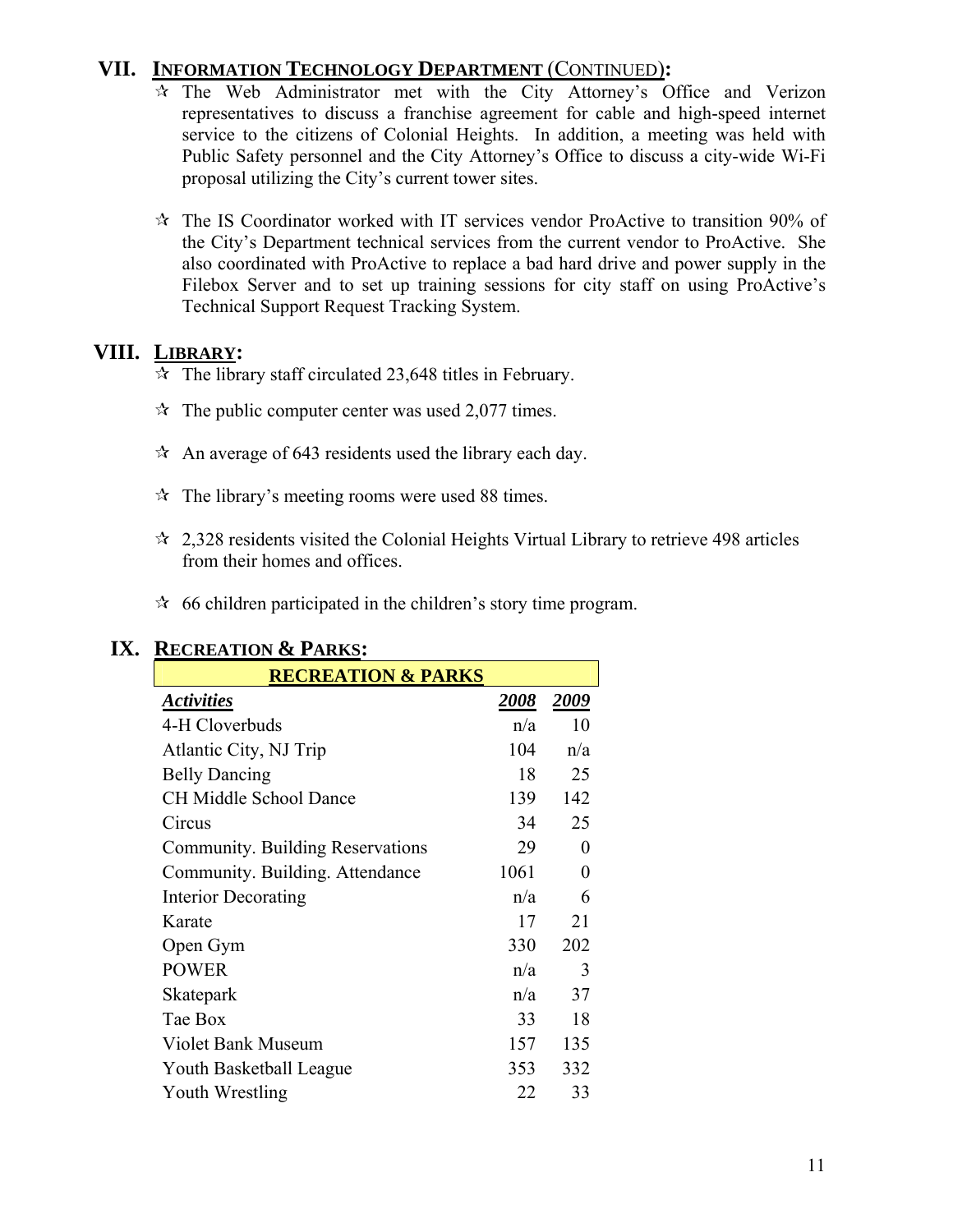| <b>SENIOR CITIZEN CENTER</b>      |                  |             |
|-----------------------------------|------------------|-------------|
| <b>Activities</b>                 | 2008             | <u>2009</u> |
| <b>AARP</b>                       | 70               | n/a         |
| Artheritis Workshop               | n/a              | 50          |
| <b>Atlantic City</b>              | 104              | n/a         |
| Bingo in Center                   | 50               | 62          |
| <b>Bob Ross Vudeo Painting</b>    | n/a              | 12          |
| Bowling                           | 216              | 240         |
| Club Meeting                      | 275              | 189         |
| <b>Craft Class</b>                | 12               | 0           |
| Crochet & Knitting                | 60               | 32          |
| Diana Martin Oil Painting Class   | 10               | n/a         |
| <b>Floor Exercises</b>            | 145              | 114         |
| Healthy Expo Trrip-Richmond       | n/a              | 12          |
| <b>KAP</b>                        | 30               | n/a         |
| Line Dance Class                  | 66               | 52          |
| Movies                            | 10               | 6           |
| Painters Group                    | 27               | 48          |
| Party Bridge                      | 140              | 96          |
| Riverside Theater-NUNsense        | 39               | 36          |
| Riverside Theater-Red Skelton     | n/a              | 36          |
| Sandwich Social                   | 25               | n/a         |
| Sing A-Long                       | 30               | 18          |
| Sing-a-long CH Health Care Center | 10               | 8           |
| <b>Sit Down Exercises</b>         | 192              | 230         |
| Splash of Color                   | n/a              | 13          |
| <b>Strength Training Class</b>    | 207              | 144         |
| Swap Shop                         | n/a              | 18          |
| Tai Chi                           | 28               | 65          |
| Tap Class Advance                 | 55               | n/a         |
| <b>Tap Class Beginners</b>        | 25               | 144         |
| Tap Class Intermediate            | 88               | n/a         |
| <b>Tournament Bridge</b>          | 100              | $\theta$    |
| <b>Triad Meeting</b>              | 50               | 40          |
| Watercolor                        | 12               | 14          |
| Yoga                              | n/a              | 83          |
| Zoomer Boomer                     | n/a              | 212         |
|                                   | 2008             | 2009        |
| <b>Meals (Donation)</b>           | \$50.00          | \$50.00     |
| <b>Bags</b>                       | 30               | 50          |
| <b>Breakfast Meals</b>            | 60               | 100         |
| Home Del Meals                    | 45               | 100         |
| <b>Site Meals</b>                 | $\boldsymbol{0}$ | 0           |
| Total                             | 135              | 250         |
|                                   |                  |             |

## **IX. RECREATION & PARKS** (CONTINUED)**:**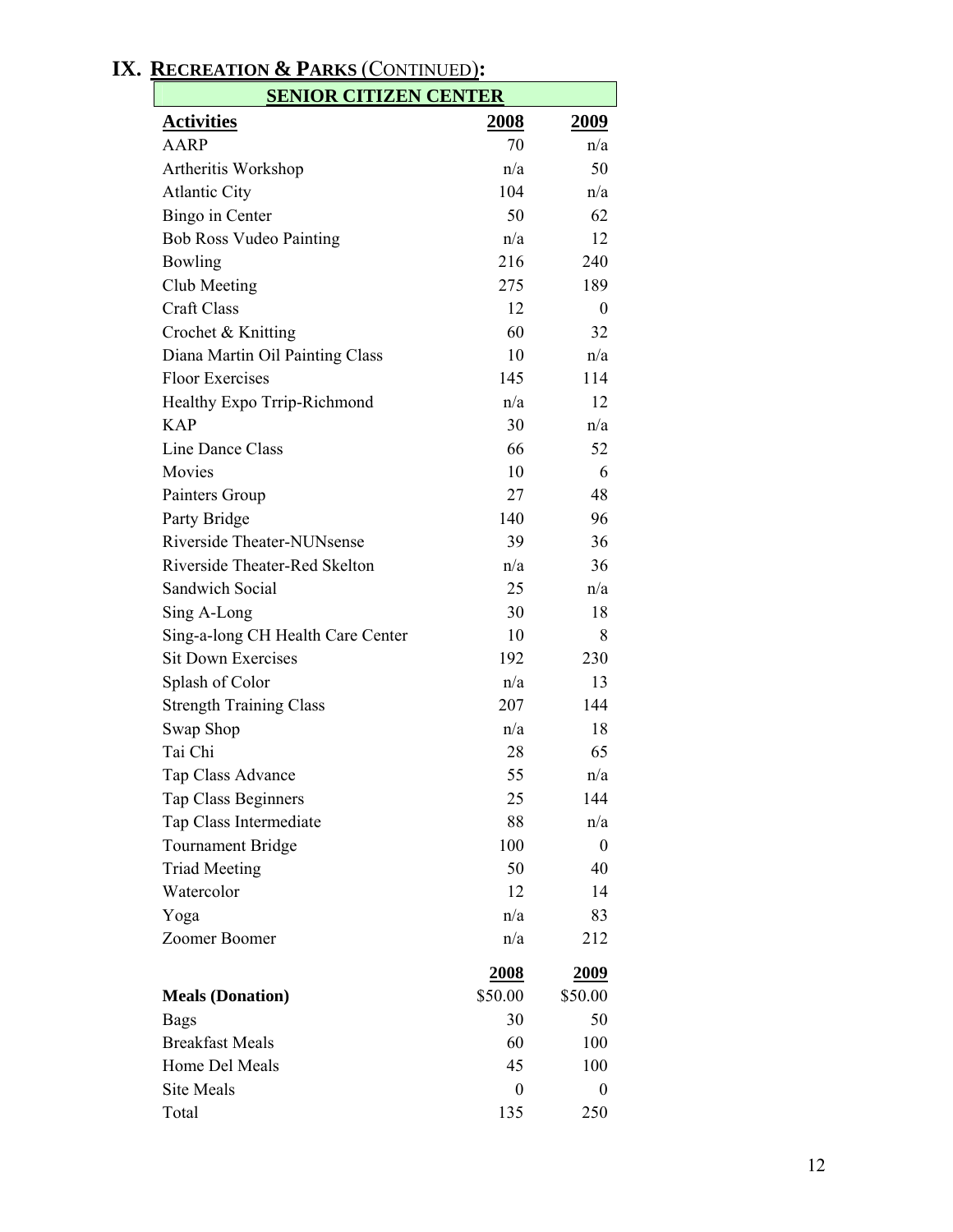## **IX. RECREATION & PARKS** (CONTINUED)**:**

| <b>Transportation (Donation)</b> | \$236.50 | \$176.00 |
|----------------------------------|----------|----------|
| <b>Total Miles</b>               | 3095     | 3414     |
| <b>Total Passengers</b>          | 622      | 675      |
| Volunteer Hours                  | 41       | 24       |
| Wheelchairs                      | 20       | 14       |

### **Violet Bank Museum**

|            | 2008 2009 |     |
|------------|-----------|-----|
| Attendance | 157       | 135 |

- $\mathcal{R}$  Replaced broken pane of glass on rear of Museum.
- $\mathcal{R}$  Planning for coming program and living history on July 25.
- $\mathcal{A}$  Attended tourism form at Hilton Garden Inn.
- $\mathcal{R}$  Text & Sketch work for Engineering Department.
- $\mathcal{R}$  Text work, research and photographic collections work.
- $\mathcal{R}$  Setting up graphic design work with CHHS Honor Student

### **Parks, Buildings and Grounds**

- Cleaned White Bank Park, Lakeview Park, Ft. Clifton Park. Wash out pavilions at White Bank Park as needed.
- $\mathcal{R}$  Picked up trash around Municipal Building complex (daily).
- $\mathcal{R}$  Blew leaves and got up leaves as needed around Community Building, A field, B field, Civic field, Edinborough playground, Lakeview Park, White Bank Park, Wakefield Park, Flora M. Hill Park, old Church, Courts Building, Public Safety Building, City Hall, and Health Dept. Took leaves to landfill.
- $\vec{x}$  Trimmed low hanging limbs at Library. Loaded limbs on dump trailer and hauled to landfill.
- $\vec{x}$  Cut down two trees behind Shop. Loaded on dump trailer and hauled to landfill.
- $\mathcal{R}$  Trimmed low hanging limbs at White Bank Park. Loaded limbs on dump trailer and hauled to landfill.
- $\mathcal{R}$  Replaced 3 tennis nets at High School tennis courts.
- $\forall$  Replaced flag at War Memorial.
- $\mathcal{R}$  Installed carpet in batting cage at Shepherd Stadium.
- $\mathcal{R}$  Installed doorstop on door at City Attorney's office.
- $\vec{x}$  Picked up chairs from Courts Building and took to surplus storage.
- $\mathcal{R}$  Reattached windscreen on tennis courts at Middle School and High School.
- $\mathcal{R}$  Prepared Fire Training Room at Public Safety Building for painting. Repaired cracks in sheetrock and reattached chair rail back to wall.
- $\mathcal{R}$  Painted Fire Training Room at Public Safety Building.
- $\mathcal{R}$  Painted hallway, lock-up, and photo room at Public Safety Building.
- $\mathcal{R}$  Straightened batting cage poles at Civic Field.
- $\mathcal{R}$  Installed batting cage nets at Civic Field, Shepherd Stadium, and High School.
- Laid out 9 soccer fields at Soccer Complex.
- $\lambda$  Laid out soccer field in football stadium at Middle School.
- Painted lines on 2 soccer fields at Soccer Complex and 1 soccer field at Middle School.
- $\mathcal{R}$  Moved and placed soccer goals on fields at Soccer Complex.
- $\lambda$  Moved benches and trashcans from behind Stadium wall to Soccer Complex.
- $\mathcal{R}$  Put pads around light poles at Soccer Complex.
- $\mathcal{R}$  Replaced broken exterior light fixtures at Soccer Complex Concession Stand.
- $\mathcal{R}$  Repaired Heater in men's bathroom at Soccer Complex Concession Stand.
- $\mathcal{A}$  Moved air conditioning unit from Community Building to Library.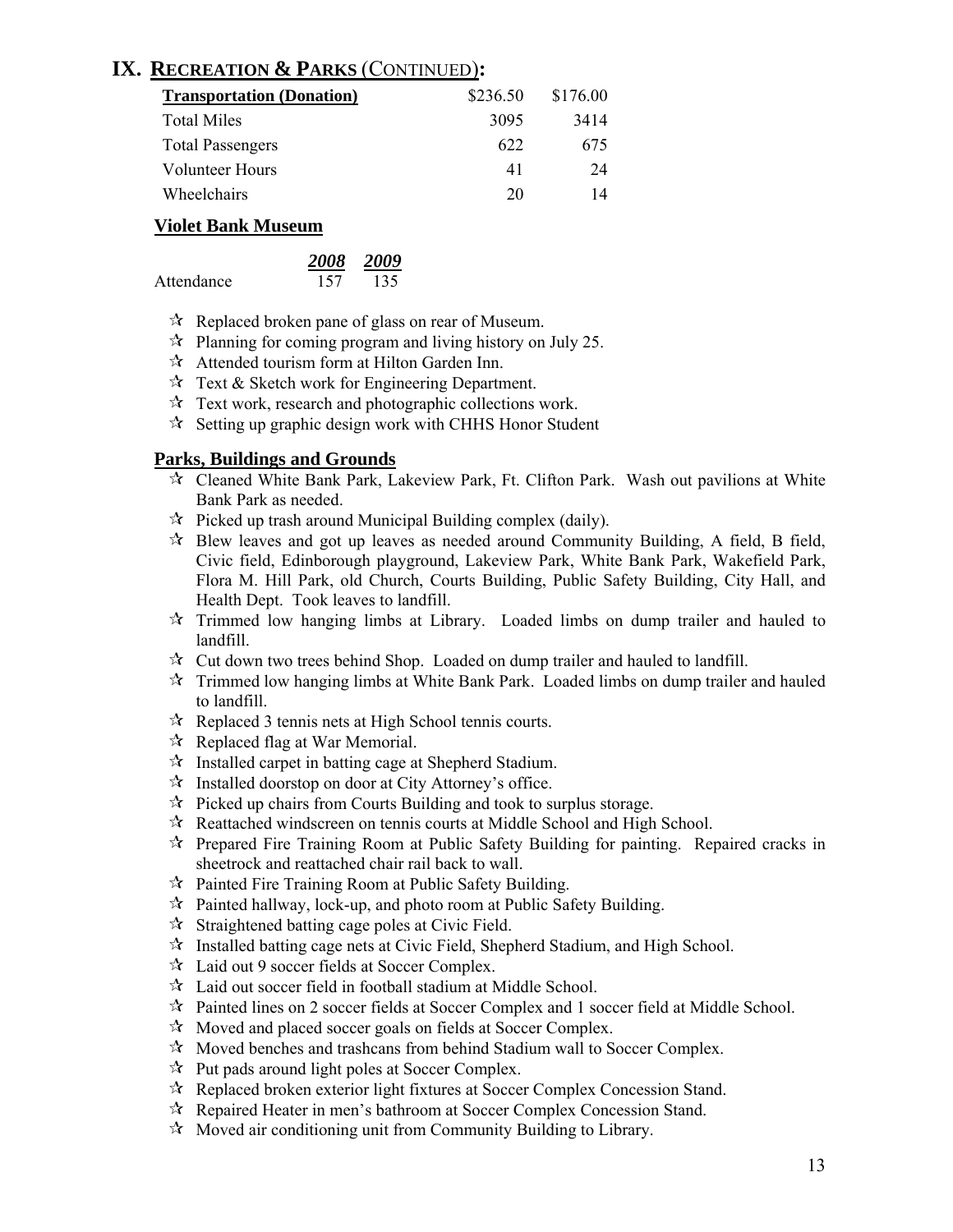## **IX. RECREATION & PARKS** (CONTINUED)**:**

- Painted foul lines in Shepherd Stadium.
- $\mathcal{R}$  Replaced broken picnic table at Soccer Complex.
- $\mathcal{R}$  Provided manpower and equipment for clean up day at Archer Ave.
- $\mathcal{R}$  Installed bulletin board, pictures, and pamphlet rack at Animal Shelter.
- $\mathcal{R}$  Installed kick plate on door at Animal Shelter.
- $\mathcal{A}$  Assembled new cat kennels at Animal Shelter.
- $\mathcal{R}$  Installed field material and Turface on Civic Field. Graded and nail dragged field to improve playing surface and drainage.
- $\hat{x}$  Cleaned up water in Health Department from backed up sewer line.
- $\mathcal{R}$  Installed child height-measuring board at Health Department.
- $\mathcal{R}$  Installed shelves in bathrooms at Health Department.
- $\mathcal{A}$  Hung pictures and pamphlet racks at Health Department.
- $\mathcal{R}$  Removed computer keyboard trays off desks at Health Department.
- $\mathcal{R}$  Installed 9 poles for Disc Golf Course at White Bank Park.
- $\mathcal{R}$  Cleaned and performed preventative maintenance on chainsaws and pole saws.
- $\mathcal{A}$  Met Bartlett Tree Experts at Cucumber Tree for yearly servicing.
- $\mathcal{R}$  Repaired ruts in field at White Bank Park from vandalism.
- $\mathcal{R}$  Moved base pegs to distance requested at Middle School Softball field.
- $\mathcal{R}$  Raised pitching rubber and home plate on Civic Field.
- Used sod cutter to cut back grass from infield on Middle School Baseball Field.
- $\mathcal{R}$  Repaired pitchers mound with clay in Shepherd Stadium.
- $\mathcal{R}$  Dragged and lined Shepherd Stadium field for scrimmage game.

## **X. OFFICE ON YOUTH & HUMAN SERVICES:**

## ¾ **YAC Activities**

- ° 19 YAC members attended the February meeting.
- ° 4 YAC members cleaned up James Avenue.
- ° 8 YAC members and 1 guest played Laser Tag at Swaders.
- ° 8 YAC members planned for the Youth Forum.
- ° 12 YAC members participated in Facilitator Training with 4 Youth Services Commission members

### ¾ **Driver Bags**

° 8 youth received VaABC, VASAP, MADD, State Police information when they received their driver's license from the juvenile court judge.

### ¾ **Parenting**

° 5 families continue "Parenting with Love & Limits"

### ¾ **Community Service**

° 23 youth completed 215 hours of Service Learning

### ¾ **Shoplifting Diversion**

° 24 youth and their parent(s) attended the Shoplifting Diversion Program

## ¾ **Kids' After-School Program**

- ° 2 new students signed up for KAP this month (from Tussing Elem.)
- ° KAP Family Dinner held on Feb. 10 at the CH Library. Nineteen family members attended along with 3 mentors. The children played board games with their mentors while the coordinator had a parenting class on anger issues
- ° Coordinator met with VSU about getting more work/study mentors

## **XI. FLEET MAINTENANCE:**

|      | # of Workorders | <b>Total</b> | <b>Sublet</b> | <b>Sublet Total</b> |
|------|-----------------|--------------|---------------|---------------------|
| 2009 | 67              | \$11,905.96  |               | \$390.05            |
| 2008 | 64              | \$23,466.05  |               | \$127.50            |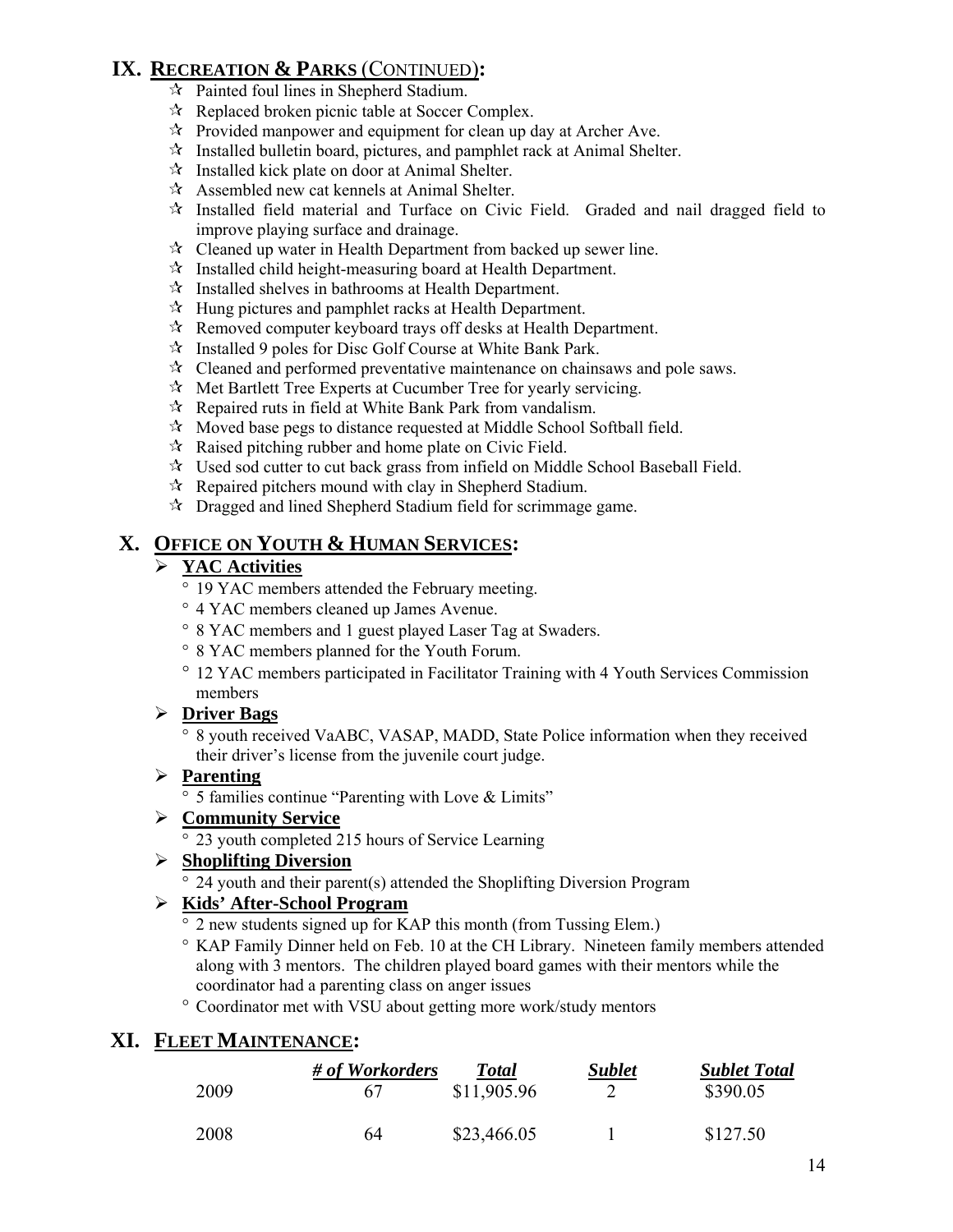### **XII. PUBLIC WORKS & ENGINEERING** (CONTINUED)**:** *Horticulture*

- Continue mulching, fertilizing, cutting, pruning and weeding sites throughout the City.
- Worked with office on Youth and Beautification Committee.
- Responded to miscellaneous tree calls.
- Transplanted azaleas, planted eight new large trees, mulched and trimmed trees at Floral Hill Park.
- Met with Floral Hill Neighborhood Association.
- Assisted with clean up at Appamatuck Park on February 28, 2009
- Trimmed Oriental grasses and mulched planted areas at White Bank Park.
- Assisted street division removing trash from Temple Avenue.

#### *Vegetation*

*Picked up litter at the following locations:* 

- Archer Avenue Boulevard
- 
- East Westover Avenue Sherwood Drive
- 
- East Ellerslie at I-95 Overpass Conduit at Roslyn Roads
- 
- East Ellerslie at Conduit Road Dupuy Avenue at Boulevard
- Southpark Boulevard at South Avenue 648 Southpark Boulevard
- 
- 
- Branders Bridge Road Charles Dimmock Parkway
	-
- Temple Avenue Piedmont Avenue at Boulevard
	-
- Lee Avenue at Boulevard Westover Avenue at Boulevard
	-
	-
	- Suffolk Avenue Conduit Road at Temple Avenue

#### *Other*

- Responded to miscellaneous request concerning dead trees, dead animals, curb and gutters and drainage issues.
- Cleaned Recycling Center pushed brush, empty used oil and loaded metal dumpster.
- Started removing concrete walls at the Utilities Division to relocate Recycling Center.
- All employees in the Street, Storm Water and Horticulture Divisions completed two VML training classes one "Defensive Driving" and the other at their preferences.
- Removed a Fax Machine from the Sheriff's office and a Typewriter from the City Clerk's office to surplus.
- Assisted the Horticulture Division placing bricks in sidewalk at the Legacy Garden.
- Cleaned and preformed preventive maintenance on City vehicles.
- Cleaned debris from Old Town Creek.
- Assisted with concrete spill at Temple Avenue and Boulevard.
- Removed brush covering water meter at 117 George Avenue for Utility Billing.
- Placed 4 tons of salt/sand mix on bridges during snow on February 2, 2009
- Purchased two new propane tanks for the asphalt unit.
- Assisted with clean up at Appamatuck Park on February 28, 2009

*No concrete sidewalk and curb and gutter restoration for the month of February.* 

#### *Stormwater and Drainage*

*Removed 22 cubic yards of leaves the following locations:* 

- 3102 Atlantic Avenue Charles Avenue
- 
- 
- 
- 
- 
- 
- 
- Batter Place Marvin Avenue
	-
	-
	-
	-
- Hamilton Avenue Hermitage at Conduit Roads

*Repaired storm sewer and drainage pipes at the following locations:* 

- 
- 95 Sherwood Drive 3225 and 3229 Glenview Avenue
- Newcastle Drive Helen Avenue
	-
	-
	-
- Holly Avenue Huntington Road
- Spring Drive North Valley Road
- Crescent Avenue 3225 and 3229 Glenview Avenue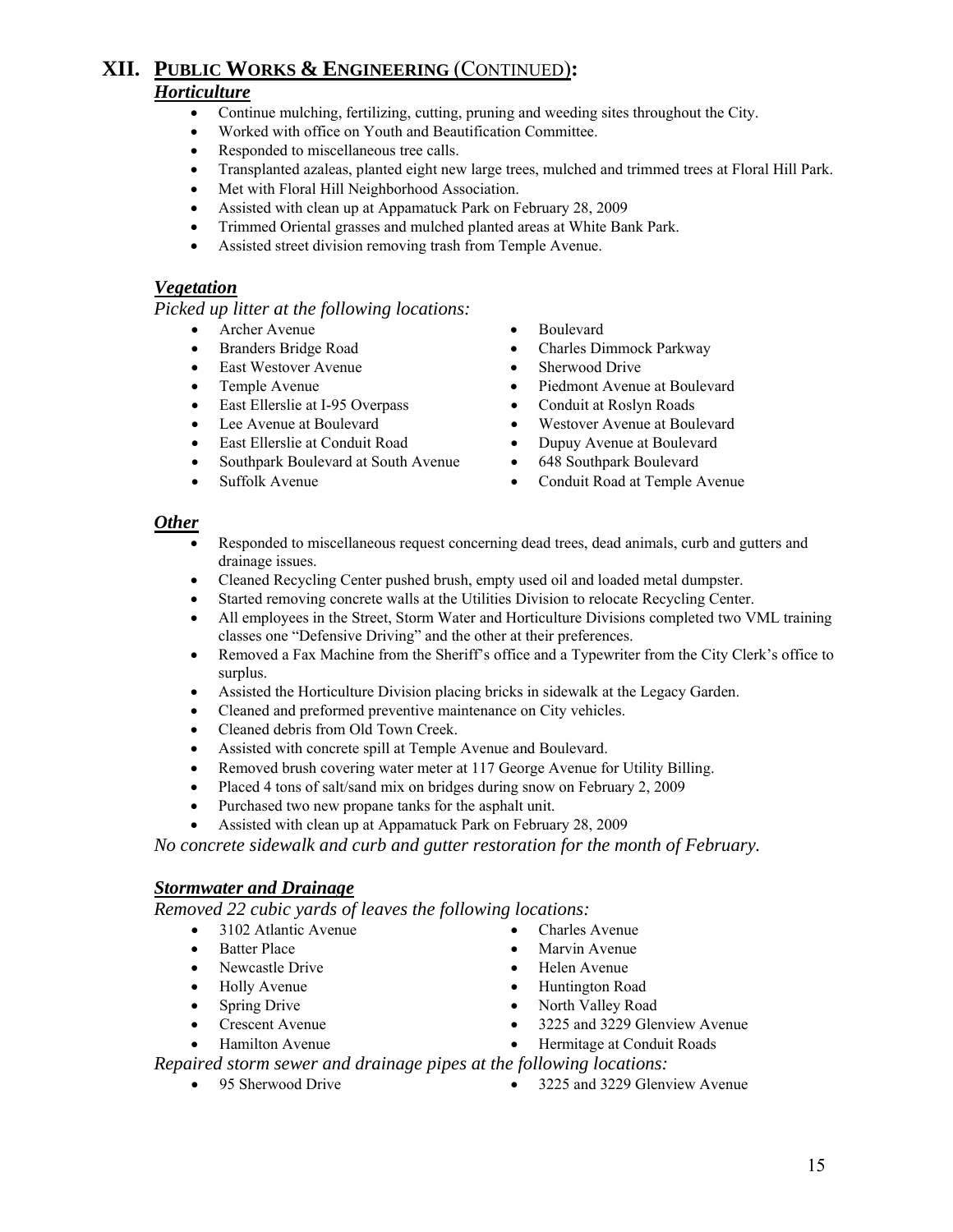## **XII. PUBLIC WORKS & ENGINEERING** (CONTINUED)**:**

*Street Sweeper removed 76 cubic yards of debris from the following locations:* 

- 
- 
- Temple Avenue at Boulevard Temple Avenue at I-95
- Southpark Boulevard at Charles Dimmock Parkway
- Temple Avenue at Conduit Road Pickwick Avenue
- **East and West Roslyn Roads** South Avenue
- Southpark Boulevard Southpark Circle
- 
- Boulevard Ellerslie Avenue at Boulevard
	- Newcastle Drive at Boulevard James Avenue at Boulevard
		-
		- Temple Avenue at Charles Dimmock Parkway
		-
		-
		-
	- Jennick Drive Temple Lake Drive

*Removed debris from gutters and ditches; repaired storm drain, drainage pipe and grates at the following locations:* 

- 
- 
- 
- Cameron Avenue Conduit Road
- 
- 
- 
- Sherwood Drive at Boulevard
- Fischer Avenue Riverview Road at Ivey Avenue
	- Kent Avenue Oak Avenue
- 1113 Roslyn Road James at Walnut Avenues
	-
	- 565 Riverview Road 408 Roslyn Road
- Temple Avenue Oak Avenue behind Big Lots
- Dupuy Avenue at Battery Place East Westover at Fischer Avenues

## *Solid Waste*

### *Recycling*

- 166 citizens used the Recycling Center to dispose of Category 1 Materials, brush, metal products and other recyclable materials.
- Removed CFC (Freon) from 15 Refrigerators and 3 Air Conditioners.

### *Transportation*

### *Streets*

*Placed Asphalt in potholes, water and sewer utilities cuts, low areas and shoulders at the following locations:* 

- Colonial at Westover Avenues Temple Avenue at Conduit Road
- 
- Southpark Boulevard 401 Temple Avenue
- 107 Norwood Drive Elko Avenue
- Woodlawn at West Ellerslie Avenues 1206 Covington Road
- 
- 413 Nottingham Drive 1243 Riveroaks Drive
- 
- 
- 
- Archer Avenue
- 
- Boulevard 817 Forest View Drive
	-
	-
	-
	-
	-
- 607 White Stone Court 101 Buckingham Drive
- 152 Carroll Avenue 412 Dick Ewell Avenue
- 110 Greenmeadow Drive Chesterfield Avenue at Boulevard
- *Placed stone in potholes, drainage ditches, shoulders and sinkholes at the following locations:* 
	-
	-
	-
	- Kennon Point Court 506 Waterfront Drive
	- Bruce Avenue Charlotte Avenue
		- 310 East Westover Avenue Dick Ewell at Westover Avenues
	- White Bank Road 3112 Woodlawn Avenue

### *Placed topsoil in drainage ditches and sinkholes at the following locations:*

- 117 Conjurers Drive Dunston Point Parkway
- 3225 and 3229 Glenview Avenue 95 Sherwood Drive
- 2016 Franklin Avenue 269 Kennon Point Drive
- 1104 West Roslyn Road •
- 
- 
- 

16

- 
- 
- 
- 512 Eastwind Court 501 Lake Avenue
-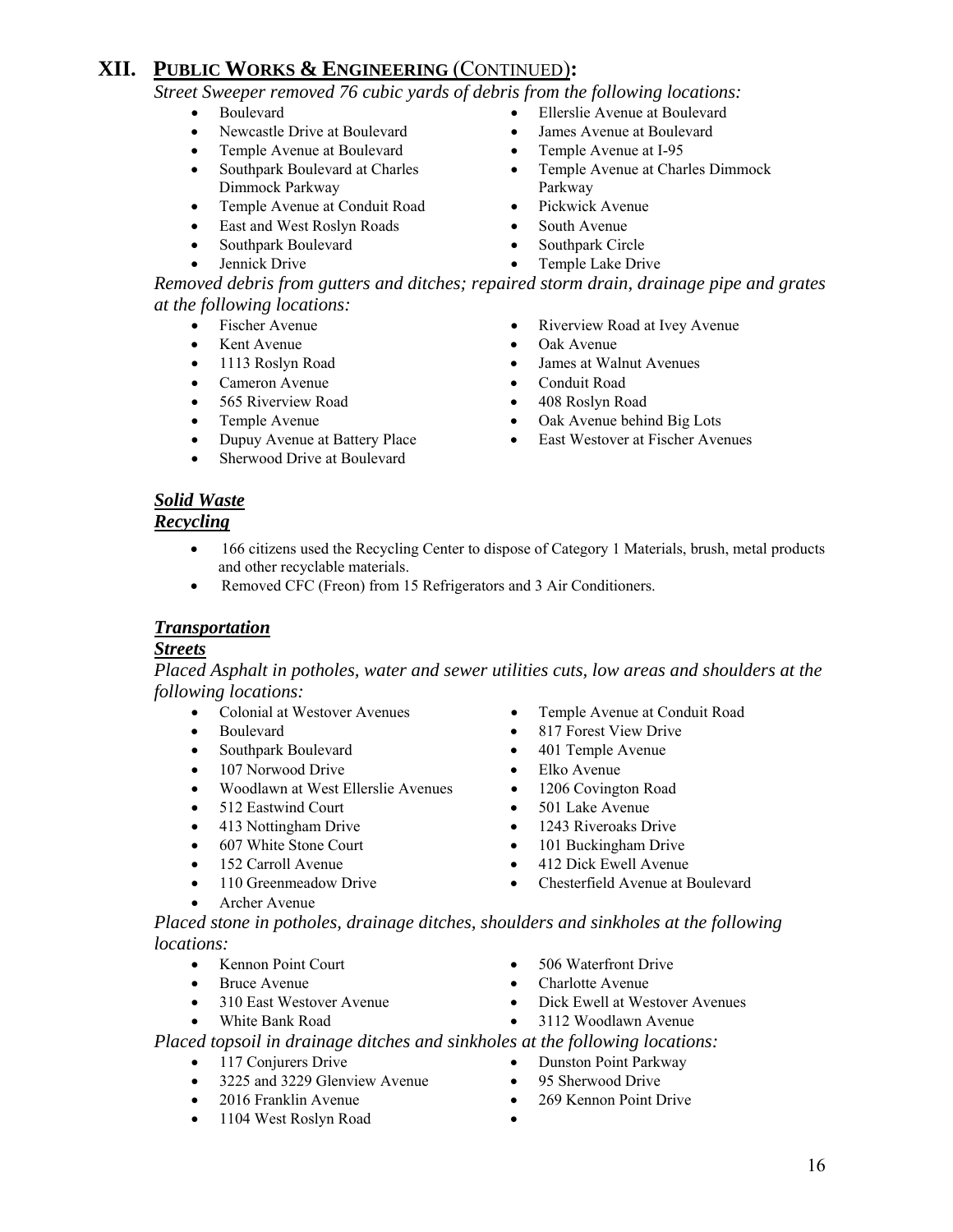### **XII. PUBLIC WORKS & ENGINEERING** (CONTINUED)**:** *Utilities*

### *Wastewater*

*Responded to sewer backups at the following locations:*

- 105 Biltmore Dr. 3701 Conduit Rd.
- Conduit Rd. @ Charles Ave. Crescent Ave.
- 1014 Elko Ave. 321 Jefferson Ave.
- 231 Kennon Pt. Dr. 231 Lafayette Ave.
- 209 Maple Grove Ave. 916 Meridian Ave.
- 146 Roanoke Ave. 608 Walnut Ave.

*Install/repair sewer clean out or lateral at the following locations:* 

- 105 Biltmore Dr. 101 Buckingham Dr.
- 152 Carroll Ave. 217 Dupuy Ave.
- 202 Dupuy Ave. 333 Hamilton Ave.
- 
- 
- 
- 209 Moore Ave. 146 Roanoke Ave.
- 316 Suffolk Ave. 910 Williamsburg Rd.

*Camera sewer main/lateral at the following locations:*

- 105 Biltmore Ave. Charles Ave.
- 3701 Conduit Rd. Health Dept.
- 200 Highland Ave. 919 Lafayette Ave.
- 155 W. Westover Ave.

### *Flushed sewer main line at the following locations:*

- 905 Blvd. 919 Lafayette Ave.
- 236 Lee Ave. 505 Springdale Ave.
- 608 Walnut Ave.

 *Repaired sewer manholes, tops and inverts at the following locations:* 

- Franklin Ave. @ Yorktown Dr. 100 Highland Ave.
- Lafayette Ave. near Lynchburg Ave. 100 Laurel Parkway
- Yorktown Dr. @ Concord Ave.

*Checked the following manholes "trouble spot" locations:* 

- Battery Place @ Plumtree Ave. Blvd. behind Pino's
- 3209 Bermuda Ave. 617 Blvd.
- 
- 
- Colonial Ave. @ Lafayette Ave. Dale Ave.
- 
- Greenleaf @ Fairlie Rd. Highland Ave.
- Jackson Ave. @ Blvd. 204 Jefferson Ave.
- Jefferson Ave. @ Royal Oak Ave. Lafayette Ave. @ Blvd.
- 
- 1017 Lakewood Dr. 100 Laurel Parkway
- 
- 
- 220/306 Orange Ave. Pickwick Alley
- Parking lot of Pleasure Island 83 Sherwood Dr.
- 
- *Root cut sewer main line at the following locations:*  • 105 Biltmore Dr. • Charles Ave. @ Frederick Ave.

 *Performed preventative maintenance at the following pump stations:* 

- Appomattox Pump Station Hillcrest Pump Station
- Hrouda Pump Station Main Pump Station
- Sherwood Hills Pump Station
- 
- 
- 
- 
- 
- 
- 102 Boykins Ave. 231 Breezy Hill Dr.
- 410 Cameron Ave. Charles Ave. @ Atlantic Ave.
	-
- Eastman Ave. 921  $\omega$  1020 Forestview Dr.
	-
	-
	-
- Lakeside Dr. Lakeside Dr. @ Lakeview Ave.
	-
- 118 Lee Ave. 212 Maple Ave.
- Newcastle Dr. 209 Nottingham Dr.
	-
	-
	- Stuart Ave. @ Washington Ave.
- -
	-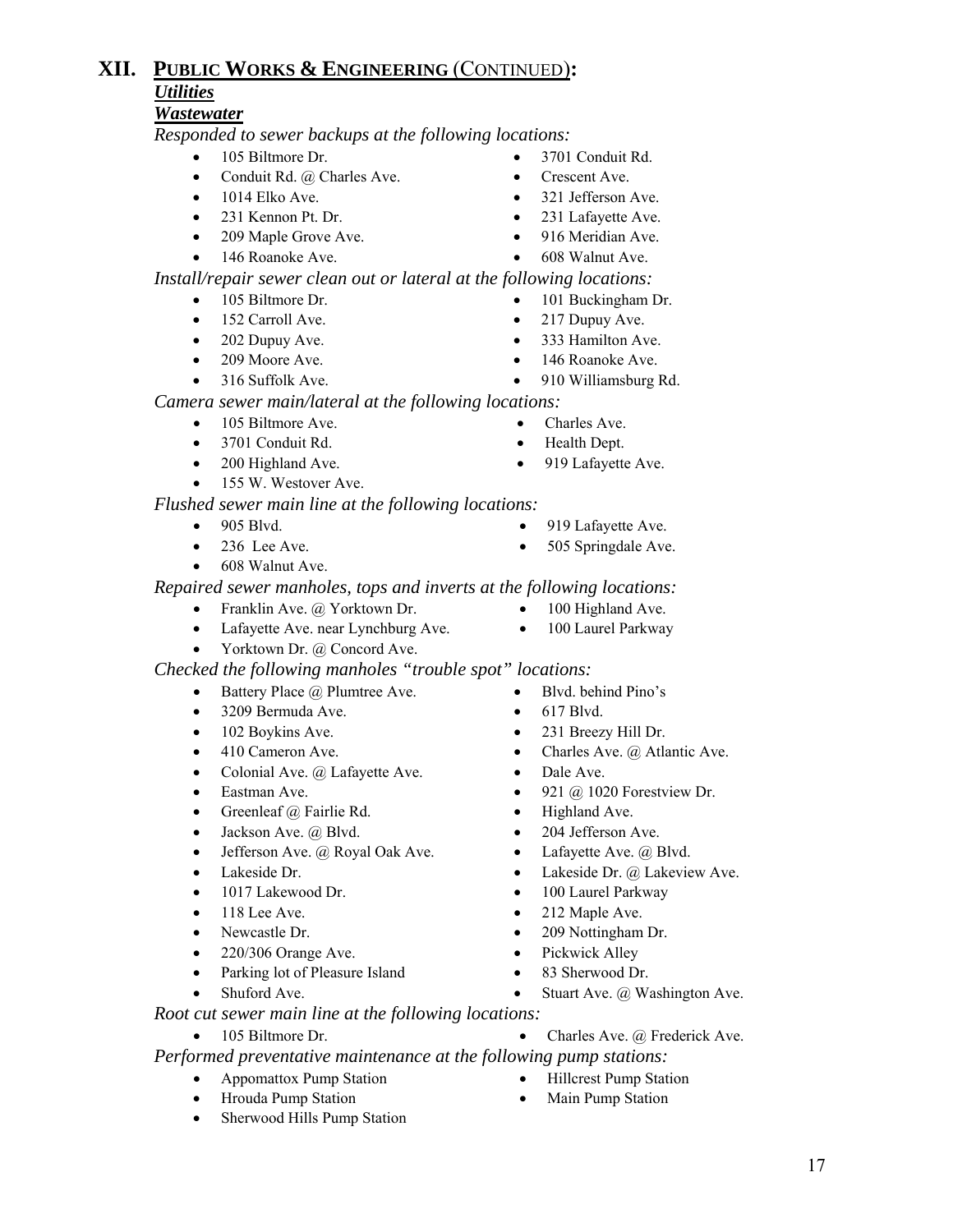## **XII. PUBLIC WORKS & ENGINEERING** (CONTINUED)**:**

*Distributed rat bait in manhole at the following locations:* 

- 2110 Franklin Ave. 307 Kent Ave.
- 2306 Wakefield Ave.

*Responded to alarms at the following location:* 

• Dunlop Farms Pump Station

*Miss Utility locating required 154 man-hours for the month of February 2009.* 

### *Water*

*Set meter for new construction at the following location:* 

- 2110 Blvd. 211 Clover Hill Ave.
- 235 Dunlop Farms Blvd. 103 Moore Ave.
- 2600 Woodlawn Ave.

*Replaced water meters at the following locations:* 

- 119 Ashley Place 1218 Choptank Ct.
- 
- 
- 807 Kensington Ave. 5043 Nantucket Ct.
- 
- 
- *Repaired service line break at the following locations:*
	- 804 West Roslyn Rd.

*Repaired main line water break at the following locations:* 

• Elmwood Dr. @ Greenwood Ave. 1014 Floral Ave.

 *Repaired or raised meter box at the following locations:* 

- 121 Ashley Place 3303 Blvd.
- 
- 
- 
- 
- 
- 

*Installed or replaced meter setter at the following locations:*

• 1218 Choptank Ct.

*Installed a new ¾" water tap at the following location:* 

• 211 Clover Hill Ave.

*Performed water main shut off at the following location:* 

• 735 Southpark Blvd.

*Replaced valve top at the following location:* 

• Stuart Ave.  $\omega$  Washington Ave.

*Pulled meter to be tested at the following locations:* 

- 706 Elko Ave. 103 Suffolk Ave.
- *Cleaned meter boxes for Utility Billing at the following locations:*
- 403 Springdale Ave. 2801 Vance Ave.

*Performed a fire hydrant flow test at the following location:* 

• 1221 Blvd.

*Responded to miscellaneous water calls at the following locations:* 

- 3103 Atlantic Ave. 107 Carroll Ave.
- 1182 Cumberland Dr. 1183 Cumberland Dr.
- 319 Dick Ewell Ave. 119 Essex Rd.
- 3101 Greenwood Ave. 3616 Hemlock Ave.
- 
- 316 Lynchburg Ave. 414 Moorman Ave.
- 1213 Pleasant Dale Rd.
- 
- 403 Clover Hill Ave. 318 E. Westover Ave.
- 706 Elko Ave. 204 Jefferson Ave.
	-
- 610 Old Town Dr. 103 Suffolk Ave.
- 200 Taswell Ave. 203 Woodbridge Rd.

- 
- 
- 
- 
- 
- 
- 
- 
- 
- 
- 
- 215 Highland Ave. 233 Huntington Rd.
	-
- 
- 
- 
- 500 Braxton Ave. 151 Breezy Hill Dr.
- 200 Clements Ct. 114 Eastman Ave.
- 218 Fairfax Ave. 407 Fairfax Ave.
- 602 Floral Ave. 1004 Forestview Dr.
- 506 Old Town Dr. 100 Royal Oak Ave.
- 114 Tudor Rd. 149 White Bank Rd.